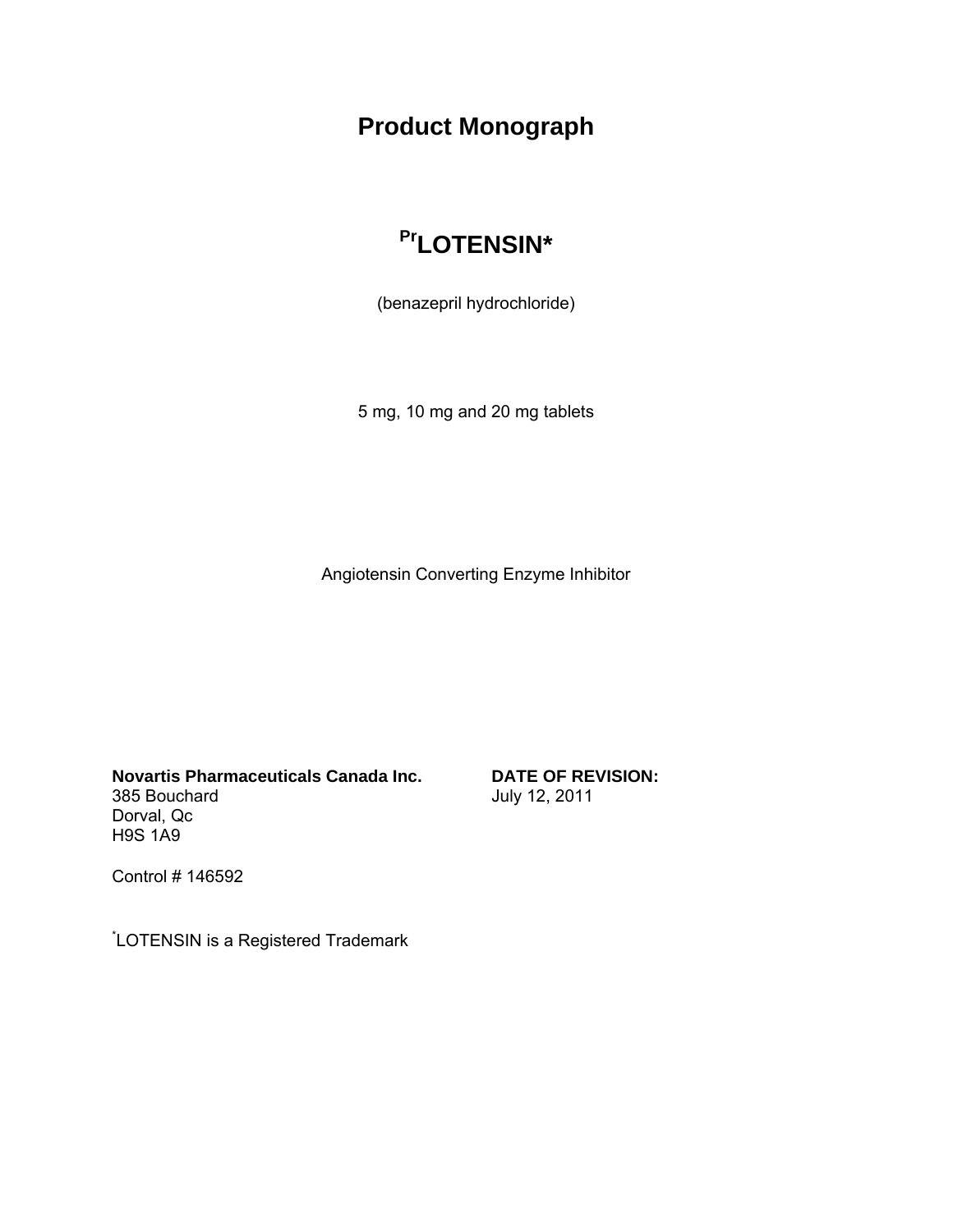## **Product Monograph**

## **Name Of Drug**

# Pr<sub>LOTENSIN\*</sub>

(benazepril hydrochloride)

5 mg, 10 mg and 20 mg tablets

## **Pharmacological Classification**

Angiotensin Converting Enzyme Inhibitor

## **Action And Clinical Pharmacology**

LOTENSIN\* (benazepril HCl) is an angiotensin converting enzyme (ACE) inhibitor which is used in the treatment of hypertension.

Benazepril, after hydrolytic bioactivation to benazeprilat, inhibits angiotensin converting enzyme (ACE), a peptidyl dipeptidase catalyzing the conversion of angiotensin I to the vasoconstrictor angiotensin II. Angiotensin II also stimulates aldosterone secretion by the adrenal cortex, leading to sodium resorption and potassium secretion by the distal renal tubules.

Inhibition of ACE results in a decrease in plasma angiotensin II, leading to decreased vasoconstriction and a small decrease in aldosterone secretion and plasma aldosterone concentrations. Although the decrease in aldosterone is small, it can result in small increases in serum potassium. Slight increases in serum potassium have been observed in some hypertensive patients treated with LOTENSIN\* alone. Essentially no change in mean serum potassium was seen in patients treated with LOTENSIN\* and a thiazide diuretic (**see Precautions**).

Removal of inhibition of renin secretion by angiotensin II leads to increased plasma renin activity (due to removal of negative feedback of renin release).

ACE is identical to kininase II. Thus, benazepril may interfere with degradation of the potent peptide vasodilator, bradykinin. Whether increased levels of bradykinin play a role in the therapeutic effects of LOTENSIN\* is unknown.

While the mechanism through which benazepril lowers blood pressure is believed to be primarily suppression of the renin‐angiotensin‐aldosterone system, benazepril has an antihypertensive effect even in patients with low renin hypertension. In particular, LOTENSIN\* was antihypertensive inall races studied, although it was somewhat less effective in blacks than in nonblacks.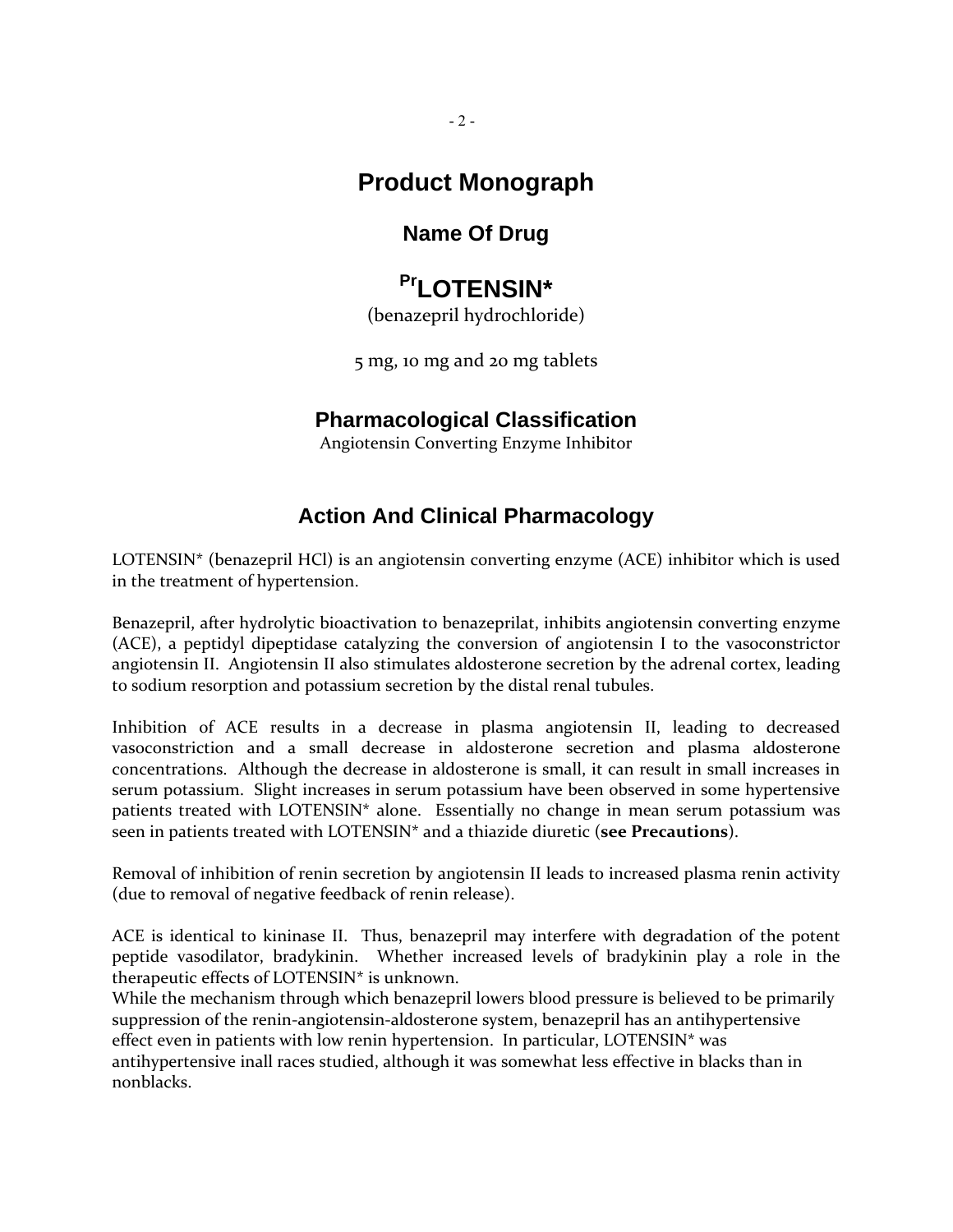### **Pharmacokinetics and Metabolism**

Following oral administration of LOTENSIN\*, peak plasma concentrations of benazepril are reached within 0.5-1.0 hours. The extent of absorption is at least 37% as determined by urinary recovery of unchanged drug and its metabolites. Following absorption, benazepril is rapidly hydrolyzed to its active metabolite benazeprilat. Peak plasma concentrations of benazeprilat are reached 1‐2 hours after drug intake in the fasting state and 2‐4 hours after drug intake in the nonfasting state. While the rate of absorption may be slowed by the presence of food in the gastrointestinal tract, the systemic availability of benazeprilat is not affected. Benazeprilat is eliminated predominantly by renal excretion and has an effective accumulation half‐life of 10‐11 hours. The serum protein binding of benazepril is about 97%, and that of benazeprilat about  $95\%$ .

Benazepril is almost completely metabolized to benazeprilat, and to the glucuronide conjugates of benazepril and benazeprilat. Only trace amounts of an administered dose of LOTENSIN\* can be recovered in the urine as unchanged benazepril, while about 20% of the dose is excreted as benazeprilat, 4% as benazepril glucuronide, and 8% as benazeprilat glucuronide. The kinetics of benazepril are approximately dose‐proportional within the dosage range (10‐40 mg).

The disposition of benazepril and benazeprilat in patients with mild to moderate renal insufficiency (creatinine clearance  $> 30$  mL/min [0.5 mL/s]) is similar to that in patients with normal renal function. In patients with creatinine clearance  $\langle$  30 mL/min [0.5 mL/s], peak benazeprilat levels and the initial (alpha phase) half‐life increase, and time to steady state may be delayed **(see Dosage And Administration**).

In patients with hepatic dysfunction due to cirrhosis, levels of benazeprilat are essentially unaltered. The pharmacokinetics of benazepril and benazeprilat do not appear to be influenced by age.

### **Pharmacodynamics**

Administration of LOTENSIN\* to patients with mild to moderate essential hypertension results in a reduction of both supine and standing blood pressure usually with little or no orthostatic change. Orthostatic hypotension is infrequent, although it may occur in patients who are salt‐ and/or volume‐depleted (**see Warnings**).

After administration of a single oral dose, the onset of antihypertensive activity occurs at approximately one hour, with maximum reduction of blood pressure achieved by 2‐4 hours in most patients. At recommended doses given once daily, antihypertensive effects have persisted for at least 24 hours. In dose-response studies using once daily dosing in mild to moderate essential hypertensive patients, the minimally effective daily dose of LOTENSIN\* was 10 mg. In studies comparing the same daily dose of LOTENSIN\* given as a single morning dose or as a twice daily dose, blood pressure reductions at the time of morning trough blood levels were greater with the divided regimen.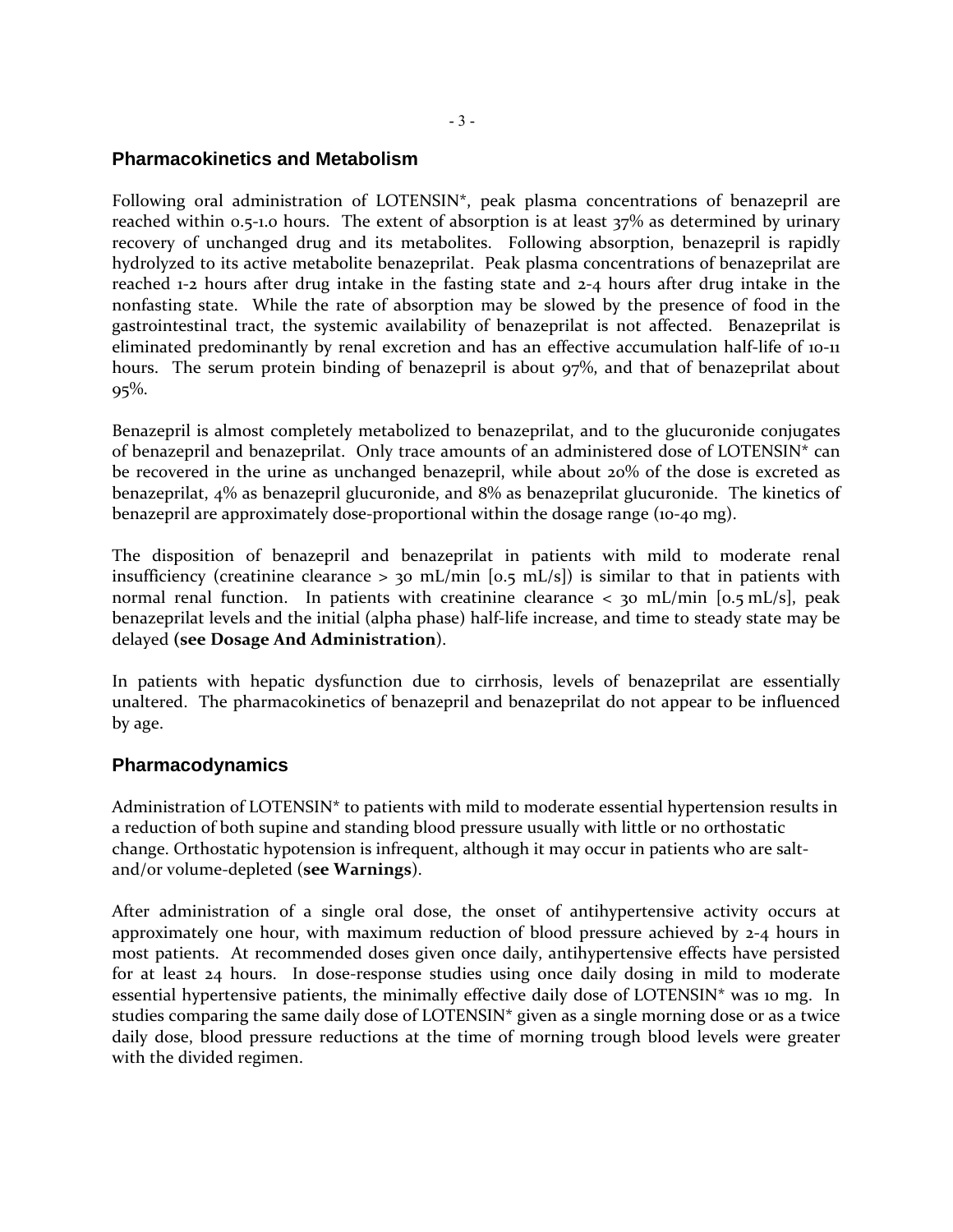During chronic therapy, the maximum reduction in blood pressure with any dose is generally achieved after 1-2 weeks. Abrupt withdrawal of LOTENSIN\* has not been associated with a rapid increase in blood pressure.

When LOTENSIN $*$  is given together with thiazide-type diuretics, its blood pressure lowering effect is approximately additive.

Efficacy and safety appear to be the same for elderly (> 65 years of age) and younger adult patients given the same daily dosages.

## **Indications And Clinical Use**

LOTENSIN\* (benazepril HCl) is indicated in the treatment of mild to moderate essential hypertension. It may be used alone or in association with thiazide diuretics.

In using LOTENSIN\*, consideration should be given to the risk of angioedema (**see Warnings**). LOTENSIN\* should normally be used in those patients in whom treatment with a diuretic or a beta-blocker was found ineffective or has been associated with unacceptable adverse effects.

LOTENSIN\* can also be tried as an initial agent in those patients in whom use of diuretics and/or beta-blockers is contraindicated or in patients with medical conditions in which these drugs frequently cause serious adverse effects.

The safety and efficacy of LOTENSIN\* in congestive heart failure and renovascular hypertension have not been established and therefore, its use in these conditions is not recommended.

The safety and efficacy of concurrent use of LOTENSIN\* with antihypertensive agents other than thiazide diuretics have not been established.

## **Contraindications**

LOTENSIN\* (benazepril HCl) is contraindicated in patients with known hypersensitivity to this product or any of its components and in patients with a history of angioedema with or without previous treatment with an ACE inhibitor. LOTENSIN\* is contraindicated during pregnancy (see Warnings, Serious Warnings and Precautions).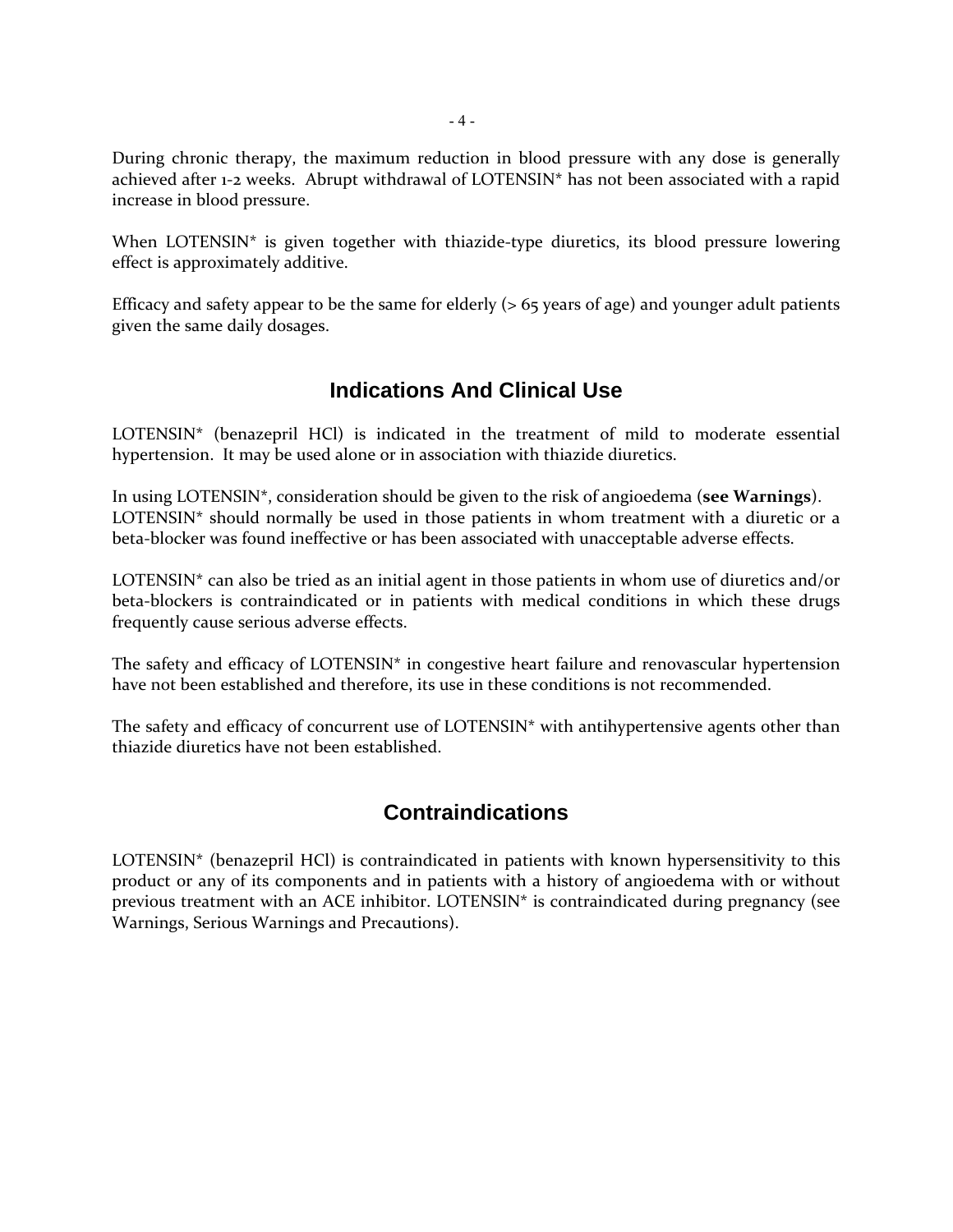## **Warnings**

### **Serious Warnings and Precautions**

**When used in pregnancy, angiotensin converting enzyme (ACE) inhibitors can cause injury or even death of the developing fetus. When pregnancy is detected, LOTENSIN\* should be discontinued as soon as possible.** 

### **Anaphylactoid and related reactions**

Presumably because angiotensin‐converting enzyme inhibitors affect the metabolism of eicosanoids and polypeptides, including endogenous bradykinin, patients receiving ACE inhibitors (including LOTENSIN\*) may experience a variety of adverse reactions, some of them serious.

### **Angioedema**

Angioedema has been reported in patients with ACE inhibitors, including LOTENSIN\* (benazepril HCl). Angioedema associated with laryngeal involvement may be fatal. If laryngeal stridor or angioedema of the face, tongue, or glottis occurs, LOTENSIN\* should be discontinued immediately, the patient treated appropriately in accordance with accepted medical care, and carefully observed until the swelling disappears. In instances where swelling is confined to the face and lips, the condition generally resolves without treatment, although antihistamines may be useful in relieving symptoms. Where there is involvement of tongue, glottis or larynx, likely to cause airway obstruction, appropriate therapy (including, but not limited to 0.3 to 0.5 mL of subcutaneous epinephrine solution 1:1000) should be administered promptly (**see Adverse Reactions**).

The incidence of angioedema during ACE inhibitor therapy has been reported to be higher in black patients of African heritage than in non-black patients.

Patients with a history of angioedema unrelated to ACE inhibitor therapy may be at increased risk of angioedema while receiving an ACE inhibitor (**see Contraindications**).

### **Hypotension**

Occasionally, orthostatic hypotension has occurred after administration of LOTENSIN\* usually after the first or second dose or when the dose was increased. It is more likely to occur in patients who are volume depleted by diuretic therapy, dietary salt restriction, dialysis, diarrhea, or vomiting. In patients with ischemic heart disease or cerebrovascular disease, an excessive fall in blood pressure could result in a myocardial infarction or cerebrovascular accident **(see Adverse Reactions**). Because of the potential fall in blood pressure in these patients, therapy with LOTENSIN\* should be started under close medical supervision. Such patients should be followed closely for the first weeks of treatment and whenever the dose of LOTENSIN\* is increased. In patients with severe congestive heart failure, with or without associated renal insufficiency, ACE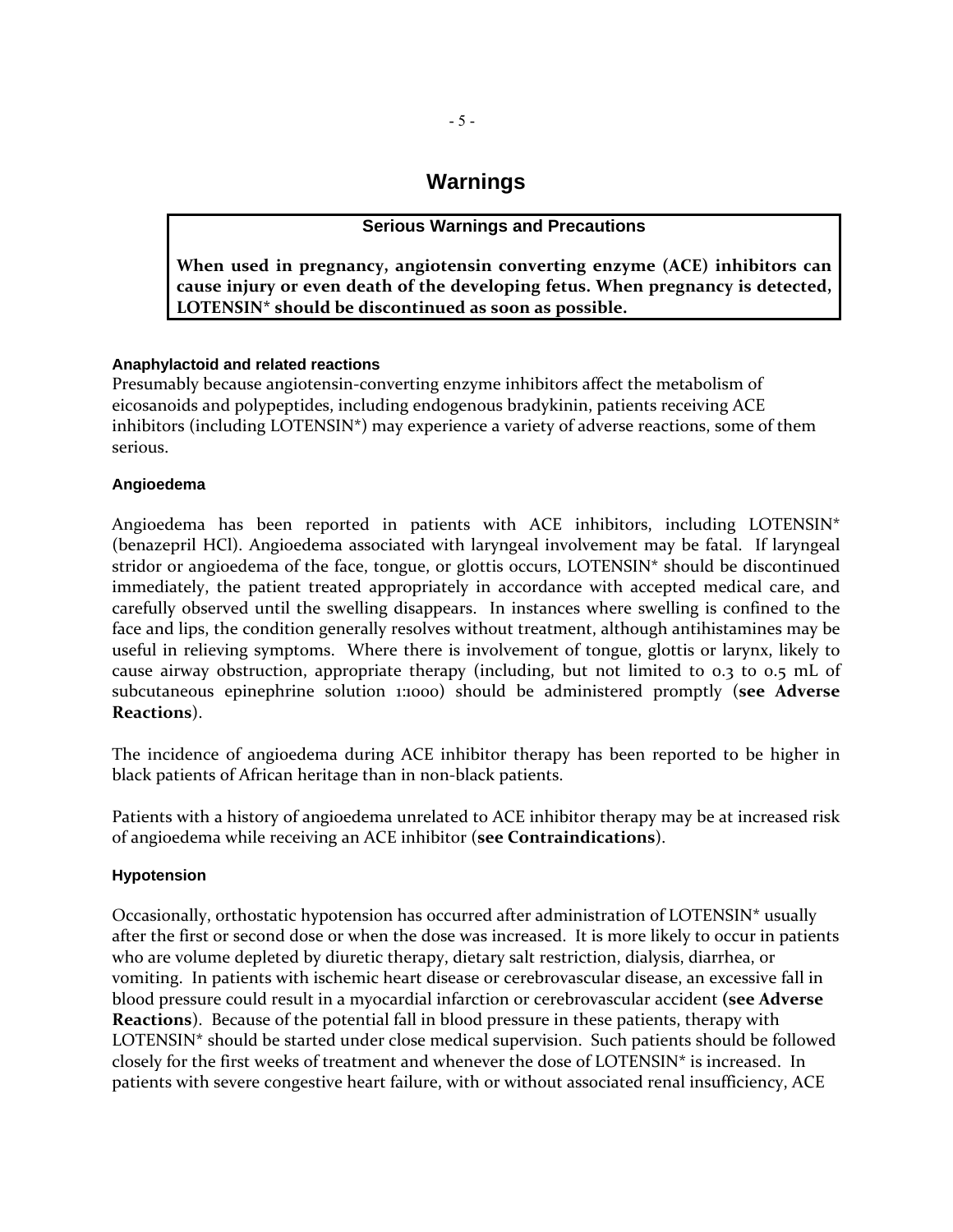inhibitor therapy may cause excessive hypotension and has been associated with oliguria, and/or progressive azotemia, and rarely, with acute renal failure and/or death.

If hypotension occurs, the patient should be placed in a supine position and, if necessary, receive an intravenous infusion of normal saline. A transient hypotensive response is not a contraindication to further treatment, which usually can be continued without difficulty once the blood pressure has increased after volume expansion. However, lower doses of LOTENSIN\* and/or reduced concomitant diuretic therapy should be considered.

### **Neutropenia/Agranulocytosis**

Agranulocytosis and bone marrow depression have been caused by ACE inhibitors. Current experience with LOTENSIN\* shows the incidence to be rare and a causal relationship to the administration of LOTENSIN\* has not been established. Periodic monitoring of white blood cell counts should be considered, especially in patients with collagen vascular disease and/or renal disease.

### **Pregnant Women**

ACE inhibitors can cause fetal and neonatal morbidity and mortality when administered to pregnant women. When pregnancy is detected, LOTENSIN\* should be discontinued as soon as possible.

The use of ACE inhibitors during the second and third trimesters of pregnancy has been associated with fetal and neonatal injury including hypotension, neonatal skull hypoplasia, anuria, reversible or irreversible renal failure, and death. Oligohydramnios has also been reported, presumably resulting from decreased fetal renal function, associated with fetal limb contractures, craniofacial deformation, and hypoplastic lung development.

Prematurity, and patent ductus arteriosus and other structural cardiac malformations, as well as neurologic malformations, have also been reported following exposure in the first trimester of pregnancy.

Infants with a history of in utero exposure to ACE inhibitors should be closely observed for hypotension, oliguria, and hyperkalemia. If oliguria occurs, attention should be directed toward support of blood pressure and renal perfusion. Exchange transfusion or dialysis may be required as a means of reversing hypotension and/or substituting for impaired renal function; however, limited experience with those procedures has not been associated with significant clinical benefit.

It is not known if LOTENSIN\* can be removed from the body by hemodialysis.

**Animal Data**: Dose related maternal toxicity was observed in studies of pregnant rats, mice and rabbits at doses of 250 mg/kg, 150 mg/kg and 1 mg/kg respectively. No embryotoxic or teratogenic effects of LOTENSIN<sup>\*</sup> were seen at doses up to 250 mg/kg in rats (300 times the maximum recommended dose in humans), 150 mg/kg in mice (90 times the maximum recommended dose in humans) and 5 mg/kg in rabbits (more than 3 times the maximum recommended dose in humans).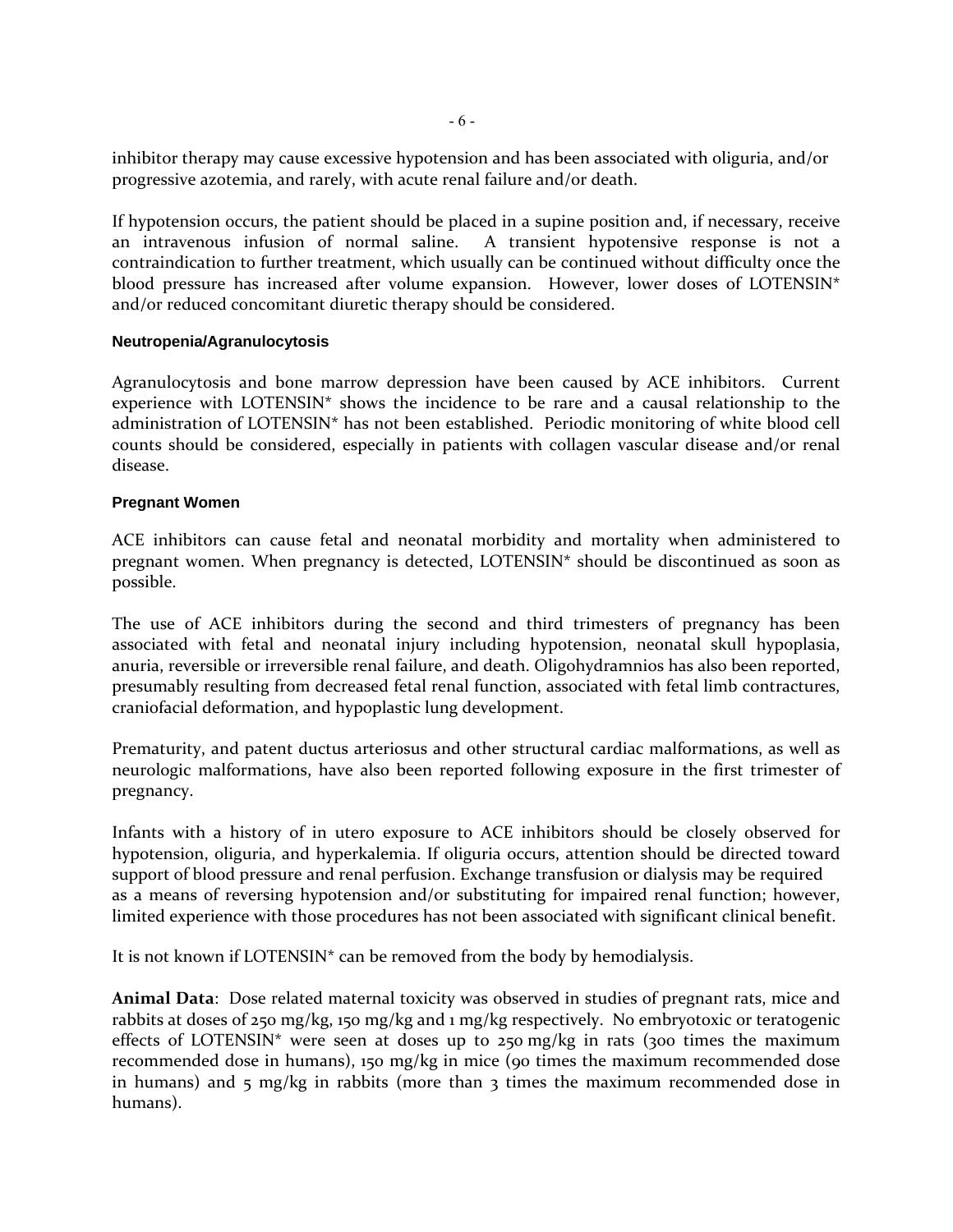#### **Nursing Women**

The presence of concentrations of ACE inhibitor have been reported in human milk. Use of ACE inhibitors is not recommended during breast-feeding.

## **Precautions**

### **Renal Impairment**

As a consequence of inhibiting the renin‐angiotensin‐aldosterone system, changes in renal function have been seen in susceptible individuals. In patients whose renal function may depend on the activity of the renin‐angiotensin‐aldosterone system, such as patients with bilateral renal artery stenosis, unilateral renal artery stenosis to a solitary kidney, or severe congestive heart failure, treatment with agents that inhibit this system has been associated with oliguria, progressive azotemia, and rarely, acute renal failure and/or death. In susceptible patients, concomitant diuretic use may further increase risk.

*Use of* LOTENSIN\* (benazepril HCl) *should include appropriate assessment of renal function.*

### **Anaphylactoid Reactions During Membrane Exposure**

Anaphylactoid reactions have been reported in patients dialyzed with high-flux membranes (e.g. polyacrylonitrile [PAN]) and treated concomitantly with an ACE inhibitor. Dialysis should be stopped immediately if symptoms such as nausea, abdominal cramps, burning, angioedema, shortness of breath and severe hypotension occur. Symptoms are not relieved by antihistamines. In these patients consideration should be given to using a different type of dialysis membrane or a different class of antihypertensive agents.

### **Anaphylactoid Reactions During Desensitization**

There have been isolated reports of patients experiencing sustained life threatening anaphylactoid reactions while receiving ACE inhibitors during desensitizing treatment with hymenoptera (bees, wasps) venom. In the same patients, these reactions have been avoided when ACE inhibitors were temporarily withheld for at least 24 hours, but they have reappeared upon inadvertent rechallenge.

### **Hyperkalemia and Potassium-Sparing Diuretics**

Elevated serum potassium ( $> 5.5$  mEq/L) was observed in 1.1% of hypertensive patients in clinical trials treated with benazepril alone and in 0.4% treated with benazepril and hydrochlorothiazide. In most cases these were isolated values which resolved despite continued therapy. Hyperkalemia was a cause of discontinuation of therapy in less than 0.1% of hypertensive patients.

Risk factors for the development of hyperkalemia may include renal insufficiency, diabetes mellitus, and the concomitant use of agents to treat hypokalemia (**see Drug Interactions**).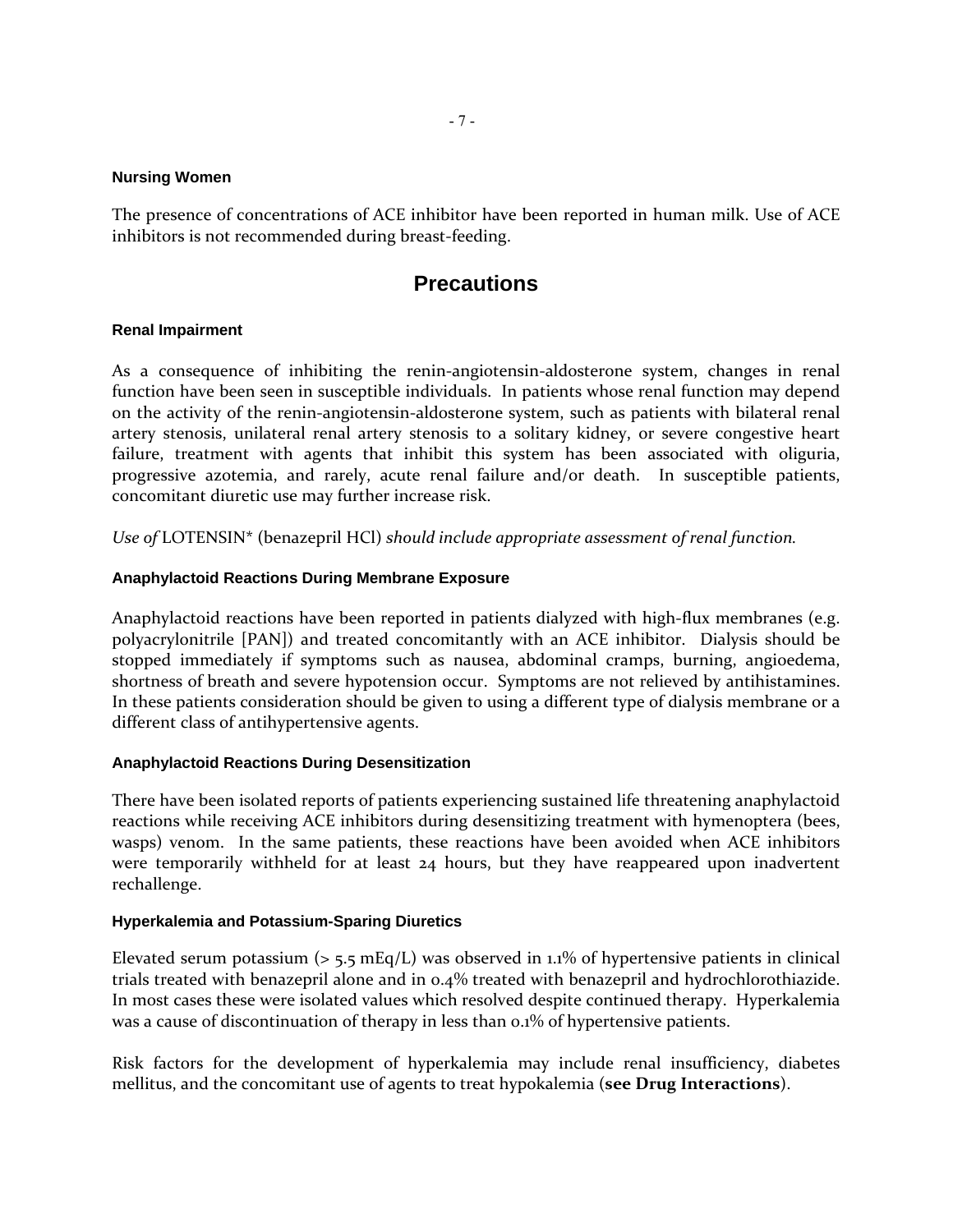### **Valvular Stenosis**

There is concern on theoretical grounds that patients with aortic stenosis might be at particular risk of decreased coronary perfusion when treated with vasodilators because they do not develop as much afterload reduction.

### **Surgery/Anesthesia**

Patients on ACE inhibitors may augment the hypotensive effects of anesthetics and analgesics. In patients undergoing surgery or during anesthesia with agents that produce hypotension, benazepril will block the angiotensin II formation that could otherwise occur secondary to compensatory renin release. Hypotension that occurs as a result of this mechanism can be corrected by volume expansion.

### **Impaired Liver Function**

Hepatitis (hepatocellular and/or cholestatic), elevations of liver enzymes and/or serum bilirubin have occurred during therapy with ACE inhibitors in patients with or without pre-existing liver abnormalities. In most cases the changes were reversed on discontinuation of the drug.

Elevations of liver enzymes and/or serum bilirubin have been reported with LOTENSIN\* (**see Adverse Reactions**). Should the patient receiving LOTENSIN\* experience any unexplained symptoms particularly during the first weeks or months of treatment, it is recommended that a full set of liver function tests and any other necessary investigations be carried out. Discontinuation of LOTENSIN\* should be considered when appropriate.

There are no adequate studies in patients with cirrhosis and/or liver dysfunction. LOTENSIN<sup>\*</sup> should be used with particular caution in patients with pre‐existing liver abnormalities. In such patients, baseline liver function tests should be obtained before administration of the drug and close monitoring of response and metabolic effects should apply.

### **Cough**

A dry, persistent cough, which usually disappears only after withdrawal or lowering of the dose of LOTENSIN\* has been reported. Such possibility should be considered as part of the differential diagnosis of the cough.

### **Pediatric Use**

Safety and effectiveness of LOTENSIN\* in children have not been established, therefore its use in this age group is not recommended.

**Use in the Elderly**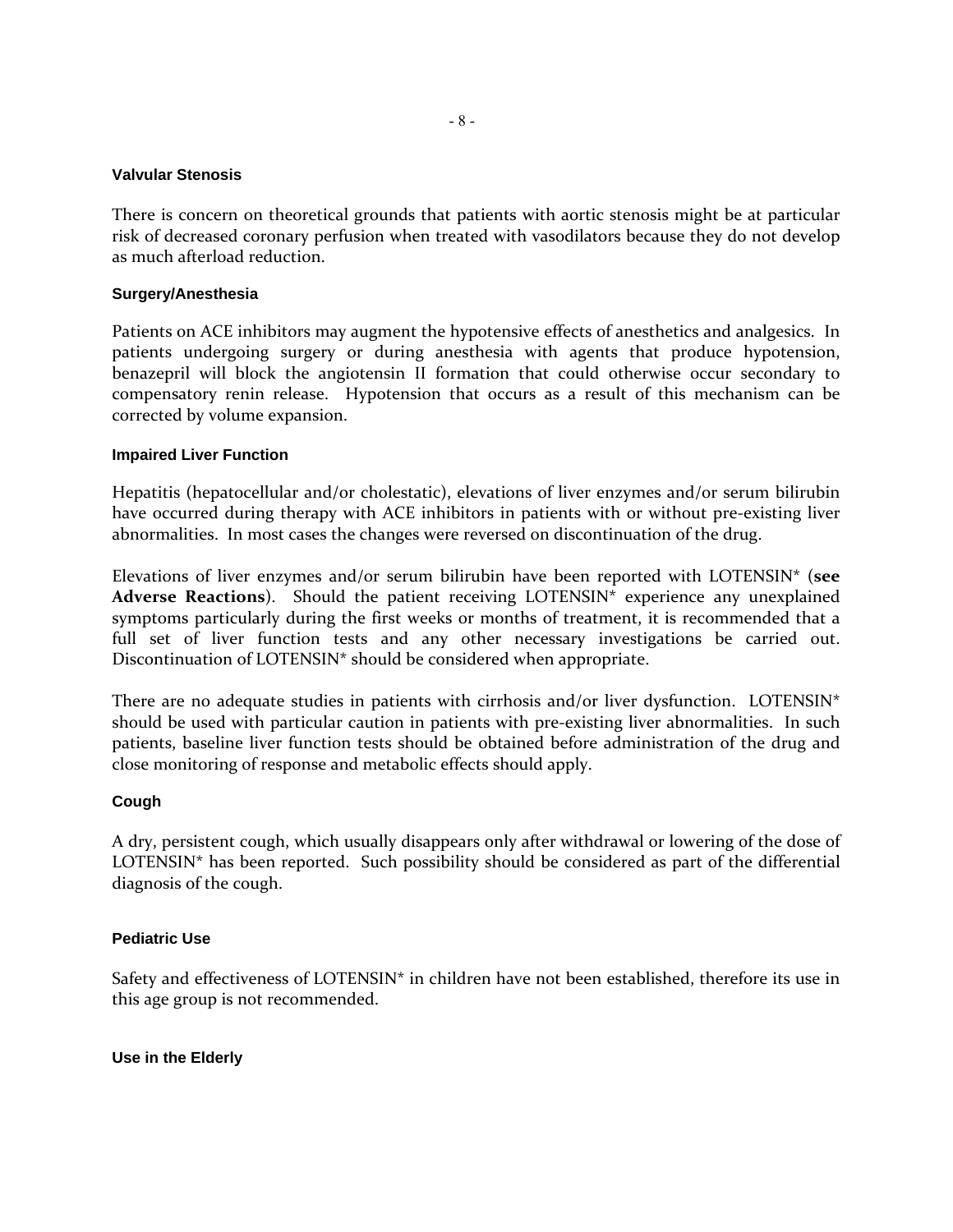Although clinical experience has not identified differences in response between the elderly (> 65 years) and younger patients, greater sensitivity of some older individuals cannot be ruled out.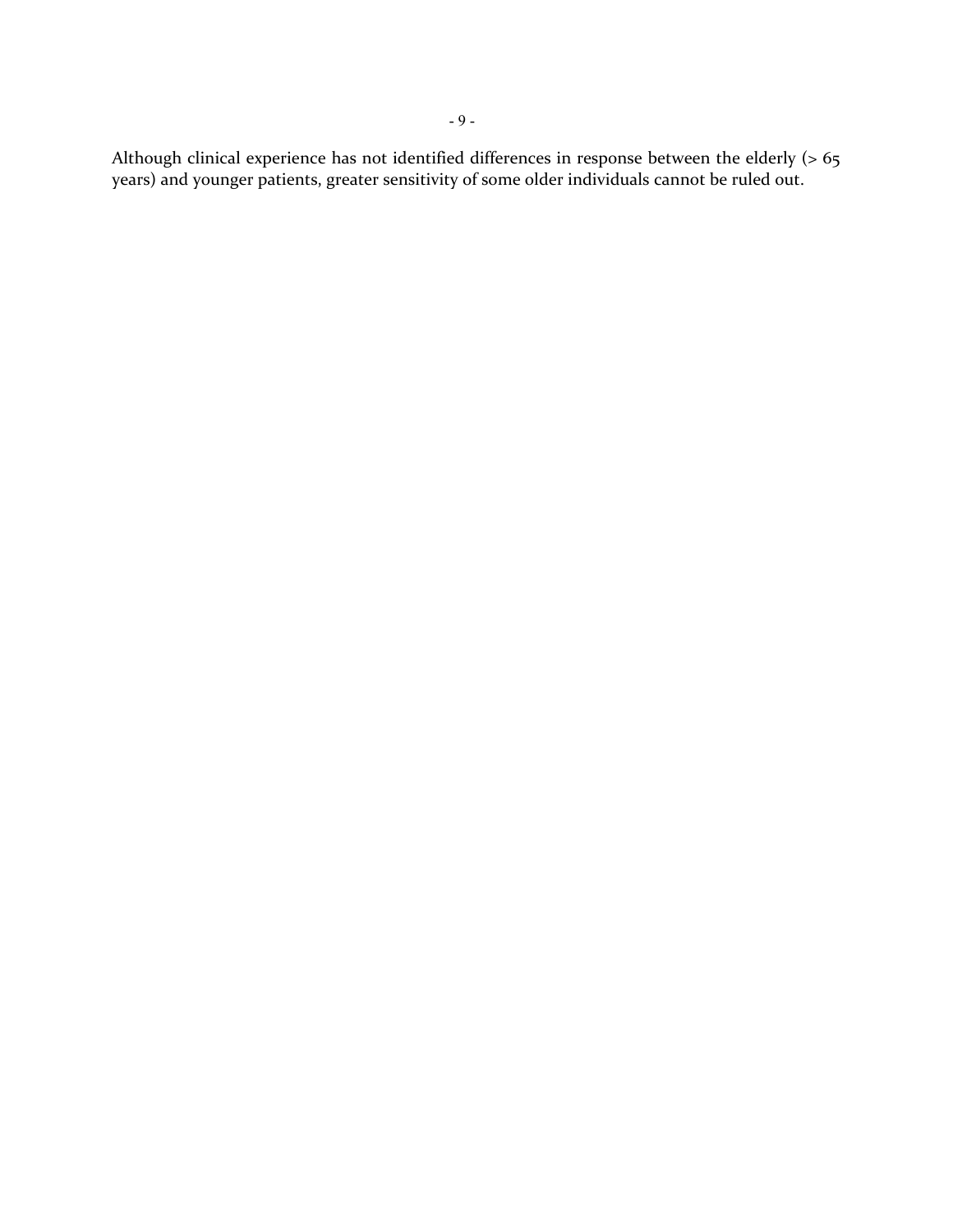## **Drug Interactions**

## **Concomitant Diuretic Therapy**

Patients concomitantly taking ACE inhibitors and diuretics, and especially those in whom diuretic therapy was recently instituted, may occasionally experience an excessive reduction of blood pressure after initiation of therapy. The possibility of hypotensive effects after the first dose of LOTENSIN $*$  can be minimized by either discontinuing the diuretic or increasing the salt intake prior to initiation of treatment with LOTENSIN\*. If it is not possible to discontinue the diuretic, the starting dose of LOTENSIN\* should be reduced and the patient should be closely observed for several hours following initial dose and until blood pressure has stabilized (**see Warnings and Dosage And Administration**).

## **Agents Causing Renin Release**

The antihypertensive effect of  $LOTENSIN*$  is augmented by antihypertensive agents that cause renin release (e.g. diuretics).

## **Agents Increasing Serum Potassium**

Since LOTENSIN\* decreases aldosterone production, increases of serum potassium may occur. Concomitant use of potassium sparing diuretics (e.g. spironolactone, triamterene, amiloride, etc.) or potassium supplements and other drugs (e.g. cyclosporine, heparin) is not recommended in patients receiving ACE inhibitors (including benazepril) and should be given only for documented hypokalemia and with caution and frequent monitoring of serum potassium, since they may lead to a significant increase in serum potassium. Salt substitutes which contain potassium should also be used with caution.

## **Agents Affecting Sympathetic Activity**

Agents affecting sympathetic activity (e.g., ganglionic blocking agents or adrenergic neuron blocking agents) may be used with caution. β-adrenergic blocking agents add some further antihypertensive effect to LOTENSIN\*.

## **Non steroidal anti-inflammatory drugs (NSAIDs)**

It has been shown that the hypotensive effect of ACE inhibitors may be reduced when administered concomitantly with indomethacin and other non-steroidal anti-inflammatory drugs. In a controlled clinical trial, indomethacin did not interfere with the antihypertensive effect of LOTENSIN\* and no important changes in pharmacokinetic parameters occurred when single doses of LOTENSIN\* were administered concomitantly with acetylsalicylic acid.

The combination of non-steroidal anti-inflammatory drugs and ACE inhibitors, (including benazepril) can increase the risk of renal impairment and hyperkalaemia. Therefore, monitoring of renal function and potassium level is recommended.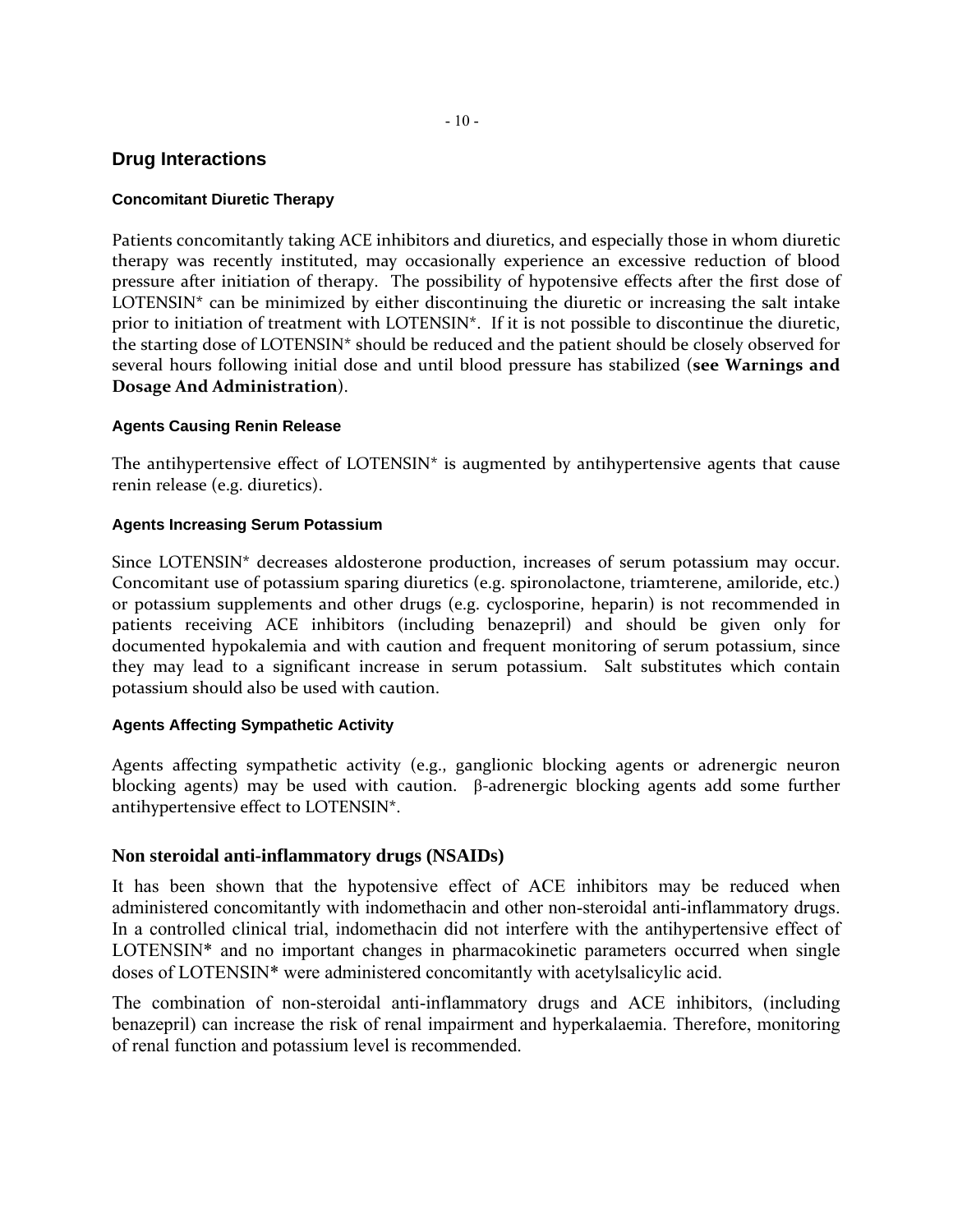### **Oral Anticoagulants**

Multiple dose interaction studies failed to identify any clinically important effects on the serum concentrations, the degree of protein binding or the anticoagulant effect (measured by prothrombin time) of warfarin and nicoumalone. The bioavailability of benazeprilat was not assessed during the coadministration of benazepril with warfarin or nicoumalone.

### **Lithium**

Increased lithium levels and symptoms of lithium toxicity have been reported in patients receiving ACE inhibitors (including LOTENSIN<sup>\*</sup>) during therapy with lithium. These drugs should be coadministered with caution and frequent monitoring of serum lithium levels is recommended. If a diuretic is also used, the risk of lithium toxicity may be increased.

### **Dipeptidyl peptidase-IV inhibitors**

 The risk of angioedema may be increased in patients receiving co-administration of ACE inhibitors and dipeptidyl peptidase-IV inhibitors.

### **Other agents with antihypertensive properties**

 LOTENSIN\* may increase the hypotensive effect of other antihypertensive agents. Dosages must be adjusted accordingly.

### **Hydrochlorothiazide, Chlorthalidone and Furosemide**

The bioavailability of LOTENSIN\* was not altered when single doses were administered concomitantly with the diuretics hydrochlorothiazide, chlorthalidone or furosemide.

### **Digoxin**

In a single dose interaction study of LOTENSIN\* with multiple doses of digoxin, no important changes in pharmacokinetic parameters were observed.

### **Amlodipine/Nifedipine**

LOTENSIN\* has been used concomitantly with the calcium channel blockers amlodipine and nifedipine, without evidence of clinically important adverse interactions.

### **Insulin/Oral anti-diabetics**

ACE inhibitors (including LOTENSIN\*) may reduce insulin resistance. In isolated cases, such reduction may lead to hypoglycemic reactions in patients treated concomitantly with antidiabetics. Particularly close blood glucose monitoring is recommended.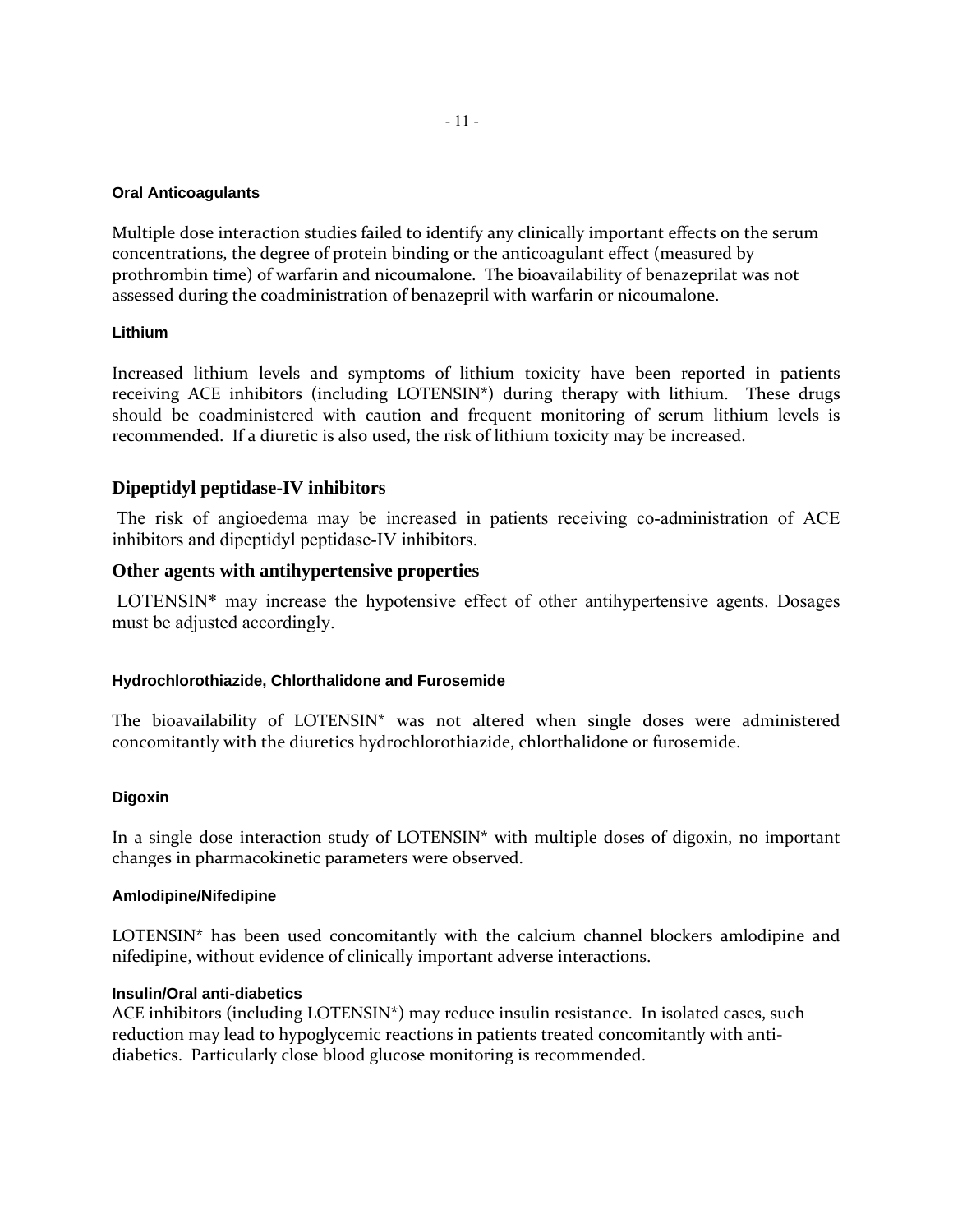### **Erythropoietin**

Patient responsiveness to erythropoietin may decrease when use concomitantly with ACE inhibitors (including benazepril).

### **Gold**

Nitritoid reactions (symptoms include facial flushing, nausea, vomiting and hypotension) have been reported rarely in patients on therapy with injectable gold (sodium aurothiomalate) and concomitant ACE inhibitor therapy.

### **Probenecid**

Probenecid pretreatment may enhance the pharmacodynamic response of ACE inhibitors. Dose adjustment may be necessary.

### **Other**

In separate single or multiple dose pharmacokinetic interaction studies, the bioavailability of LOTENSIN\* was not altered by coadministration with propranolol, naproxen, atenolol, nifedipine or cimetidine.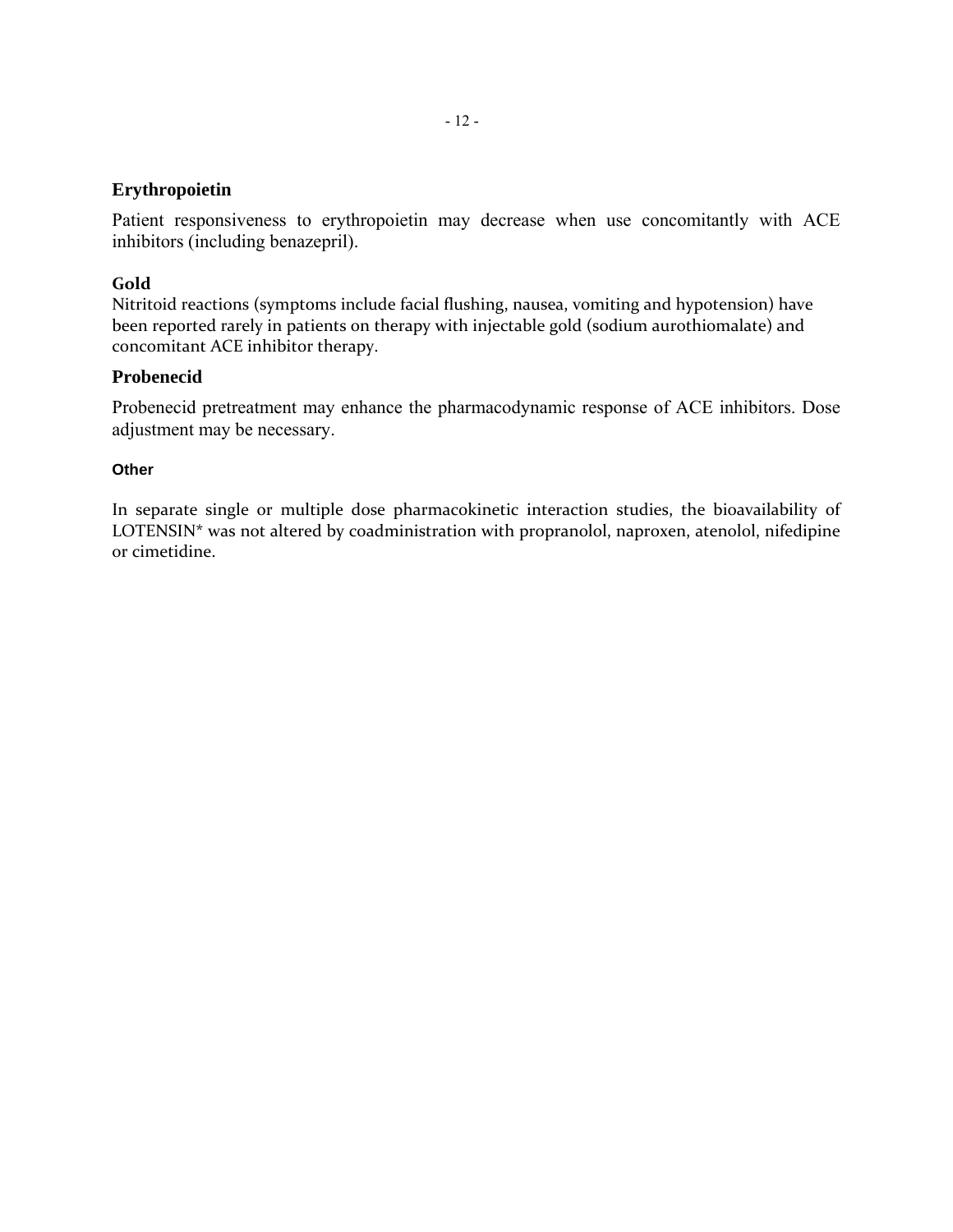## **Adverse Reactions**

LOTENSIN\* (benazepril HCl) has been evaluated for safety in over 6,000 hypertensive patients. Over 400 elderly patients have participated in controlled hypertension trials. Long-term safety has been assessed in more than 700 patients treated for 1 year or more. There was no increase in the incidence of adverse reactions in elderly patients given the same daily dose. The overall frequency of adverse reactions was not related to duration of therapy or total daily dose.

The most severe adverse reactions occurring in clinical trials with LOTENSIN\* were: angioedema (full clinical syndrome, 1 case; edema of lips or face without the other manifestations of angioedema,  $0.5\%$ ), hypotension ( $0.3\%$ ), postural hypotension ( $0.4\%$ ) and syncope ( $0.1\%$ ). Hypotension or postural dizziness was a cause for discontinuation of therapy in  $<$  0.2% of patients treated with benazepril alone. Myocardial infarction and cerebral vascular accident occurred, possibly secondary to excessive hypotension in high risk patients (**see Warnings**).

The most frequent clinical adverse reactions in placebo-controlled clinical trials with LOTENSIN<sup>\*</sup> monotherapy (N=964) were headache (6.2%), dizziness (3.6%), fatigue (2.4%), somnolence (1.6%), postural dizziness (1.5%), nausea (1.3%) and cough (1.2%). Discontinuation of therapy due to adverse experiences was required in 4% of patients treated with LOTENSIN\*.

Adverse reactions occurring in 1% or more of the 2004 patients in controlled hypertension trials who were treated with LOTENSIN\* monotherapy, are listed below:

| <b>Body System</b>      |                                     | Patients (N=2004) |  |  |
|-------------------------|-------------------------------------|-------------------|--|--|
| <b>Nervous System</b>   | Headache<br><b>Dizziness</b>        | 10.2%<br>4.2%     |  |  |
|                         | Somnolence                          | 1.1%              |  |  |
|                         | Vertigo                             | 1.1%              |  |  |
| <b>Respiratory</b>      | Symptoms of upper respiratory tract | 5.4%              |  |  |
|                         | infection                           | 3.4%              |  |  |
|                         | Increased cough                     | 1.2%              |  |  |
|                         | Flu symptoms                        |                   |  |  |
| <b>Gastrointestinal</b> | Nausea                              | 2.5%              |  |  |
|                         | Abdominal pain                      | 2.4%              |  |  |
|                         | Diarrhea                            | 2.0%              |  |  |
|                         | Dyspepsia                           | 1.2%              |  |  |
| <b>Musculoskeletal</b>  | Musculoskeletal pain                | 2.6%              |  |  |
| <b>Other</b>            | Fatigue                             | 3.6%              |  |  |
|                         | <b>Rhinitis</b>                     | 2.4%              |  |  |
|                         | Pharyngitis                         | 1.7%              |  |  |
|                         | <b>Back Pain</b>                    | 1.7%              |  |  |
|                         | <b>Chest Pain</b>                   | 1.2%              |  |  |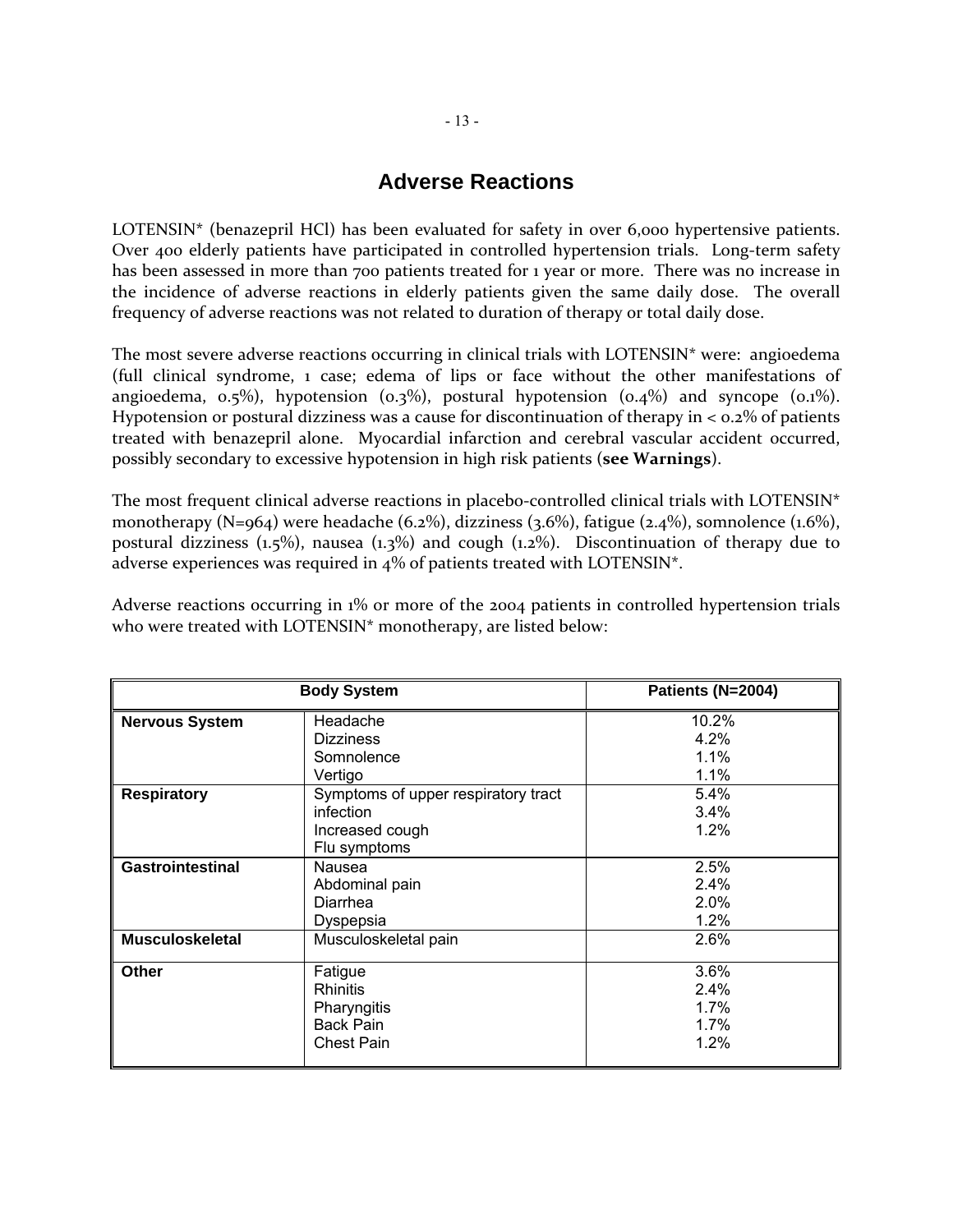Clinical adverse reactions occurring in less than 1% of patients treated with LOTENSIN\* in controlled and uncontrolled clinical trials, and postmarketing experience, are listed below by body system:

### **Incidence less than 1%**

| Body as Whole:                              | asthenia                                                                                                                                              |
|---------------------------------------------|-------------------------------------------------------------------------------------------------------------------------------------------------------|
| Cardiovascular:                             | excessive hypotension, angina pectoris, palpitations, myocardial infarction,<br>cerebrovascular accident, arrhythmia.                                 |
| Digestive:                                  | constipation, gastritis, vomiting, flatulence, melena, abdominal pain,<br>pancreatitis                                                                |
| Musculoskeletal:                            | arthritis, arthralgia, myalgia                                                                                                                        |
| Nervous:                                    | anxiety, depression, hypertonia, insomnia, nervousness, paresthesia,<br>incoordination, decreased libido                                              |
| Respiratory:                                | dyspnea, asthma, bronchitis                                                                                                                           |
| Dermatologic:                               | apparent hypersensitivity reactions (manifested by dermatitis, pruritus, or<br>rash), photosensitivity, pemphigus, flushing, Stevens-Johnson Syndrome |
| <b>Special Senses:</b>                      | tinnitus, taste disorders                                                                                                                             |
| Urogenital:<br>Hematologic:                 | impaired renal function, impotence, pollakiuria<br>leucopenia, eosinophilia, hemolytic anemia and thrombocytopenia                                    |
| Allergic and immune<br>reactions:<br>Liver: | angioedema, lip edema, face edema<br>hepatitis (predominantly cholestatic), cholestatic jaundice                                                      |

### **Abnormal Laboratory Findings**

### **Hyperkalemia (see Precautions)**

**Creatinine, Blood Urea Nitrogen:** Increases in serum creatinine (> 150% of baseline) were observed in 2% of patients treated with LOTENSIN\* alone. Less than 0.1% of these patients developed simultaneous increases in blood urea nitrogen and serum creatinine. Increases are more likely to occur in patients receiving concomitant diuretic therapy than in those on LOTENSIN\* alone. These increases often reversed on continued therapy.

Neutropenia: Neutrophil counts of less than 1500/mm<sup>3</sup> occurred in 2% of patients treated with benazepril alone. No patient was discontinued from a study because of a low neutrophil or white blood cell (WBC) count. No patient developed a persistent neutrophil count  $\lt$  1000/mm<sup>3</sup> and no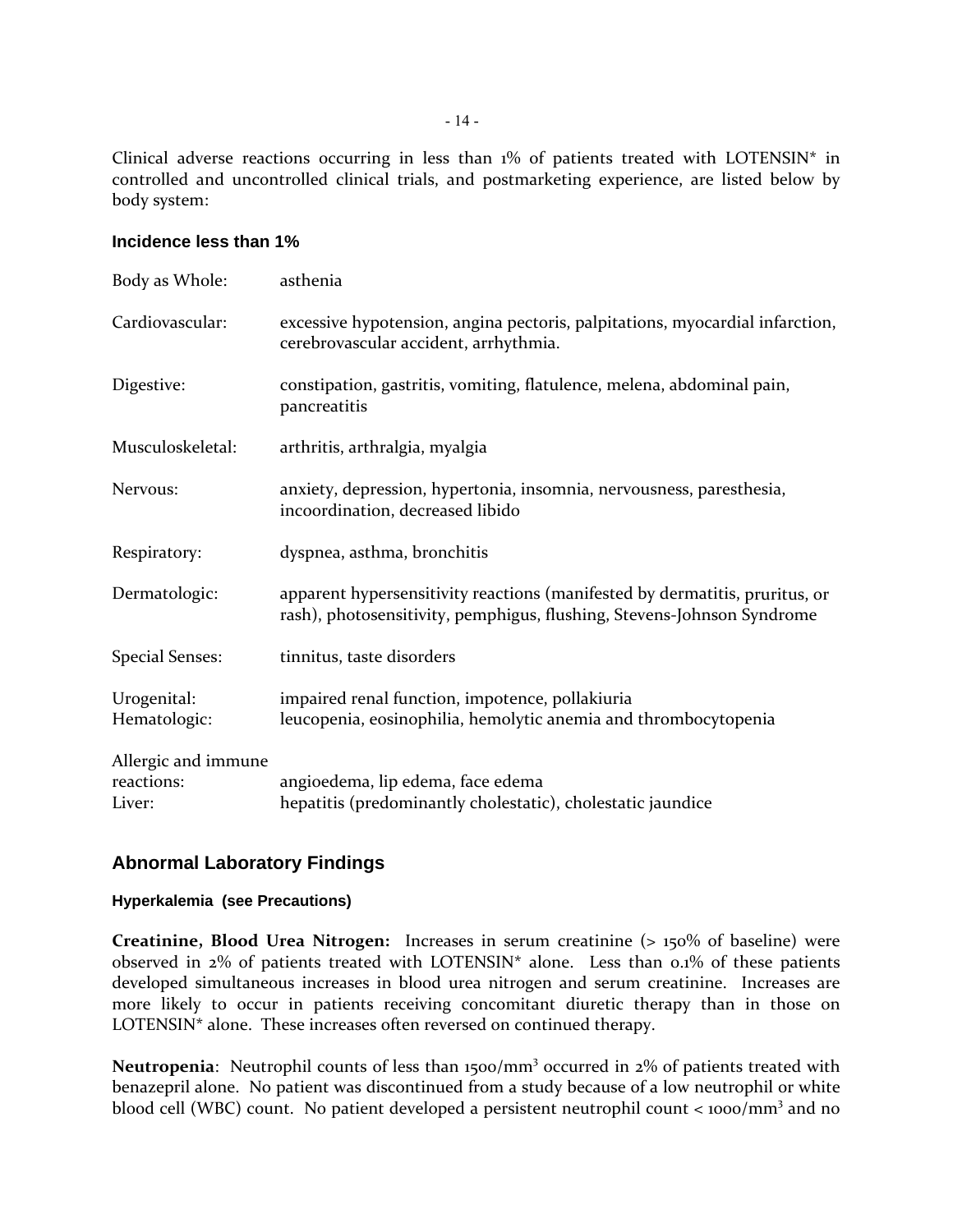patient developed a serious infection in association with a reduced neutrophil or WBC count. No patient treated with benazepril developed agranulocytosis **(see Warnings)**.

**Hemoglobin**: Decreases in hemoglobin (a low value and a decrease of  $\frac{1}{5}$  g/dL) occurred in only one of 2014 patients receiving LOTENSIN\* alone and in 1 of 1357 patients receiving LOTENSIN\* plus a diuretic.

**Hepatic:** Elevations of liver enzymes and/or serum bilirubin have occurred (**see Precautions**).

**Other**: Elevations of uric acid and blood glucose have been reported, as have scattered incidents of hyponatremia and proteinuria.

### **Post-market Adverse Drug Reactions**

The following adverse events of unknown frequency have been reported during post-marketing use of benazepril: small bowel angioedema, anaphylactoid reactions, hyperkalemia, agranulacytosis, neutropenia, impaired vision (e.g. blurred vision, metamorphopsia, scotoma, and temporary vision loss)(**see Warnings**).

## **Symptoms And Treatment Of Overdosage**

Although there is very limited experience of overdosage with LOTENSIN\*, the main sign to be expected is severe hypotension, which can be associated with electrolytes disturbances and renal failure.

If ingestion is recent, activated charcoal should be considered. Gastric decontamination (e.g. vomiting, gastric lavage) may be considered in individual cases, in the early period after ingestion.

Patients should be closely monitored for blood pressure and clinical symptoms. Supportive management should be employed to ensure adequate hydration and maintain systemic blood pressure.

In the case of severe hypotension, physiological saline solution should be administered intravenously; depending on the clinical situation the use of vasopressors (e.g. catecholamines i.v.) may be considered.

Although the active metabolite, benazeprilat, is only slightly dialysable, renal dialysis may be useful in overdosed patients with severely impaired renal function.

## **Dosage And Administration**

Dosage of LOTENSIN\* (benazepril HCl) must be individualized. Initiation of therapy requires consideration of recent antihypertensive drug treatment, the extent of blood pressure elevation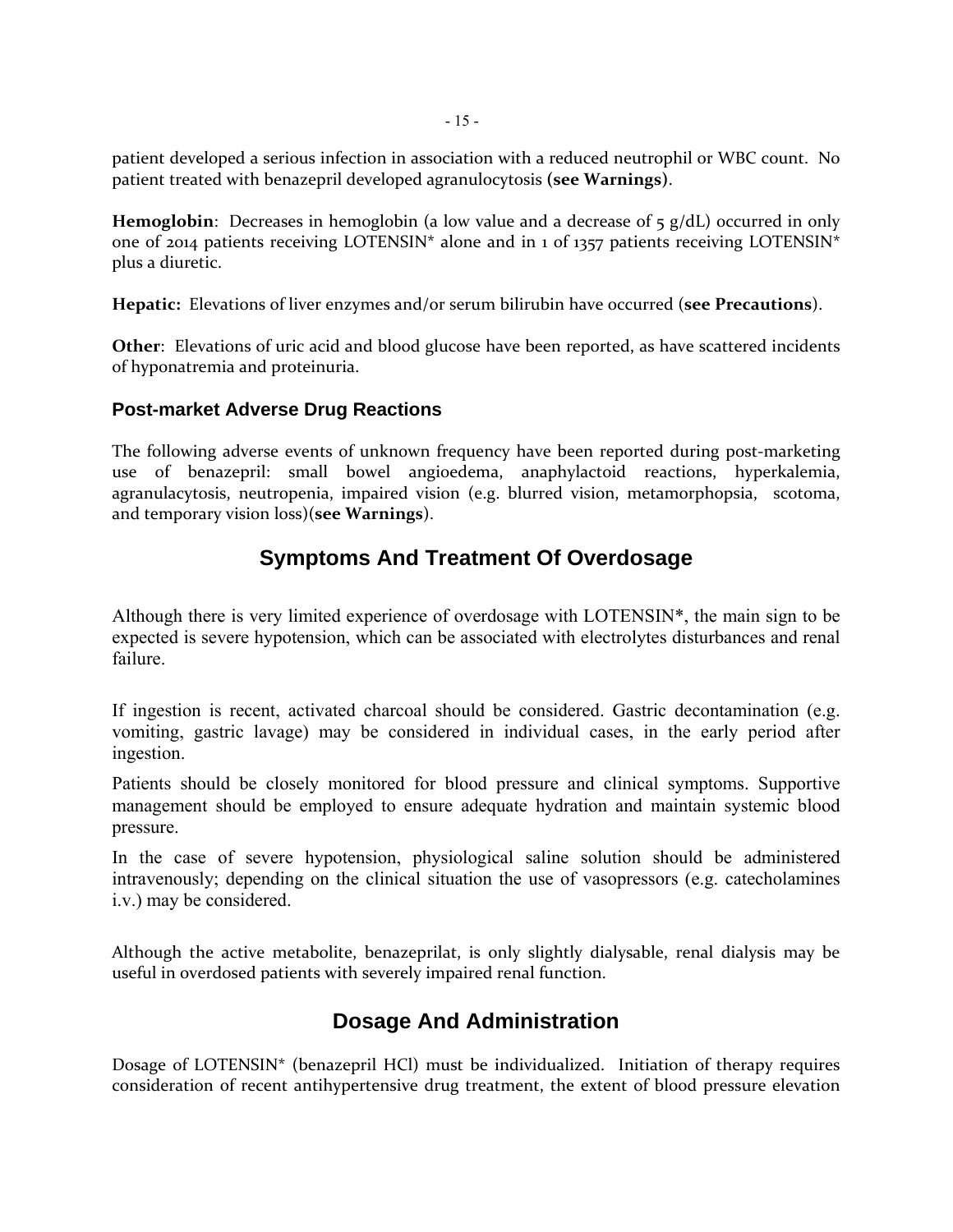and salt restriction. The dosage of other antihypertensive agents being used with LOTENSIN $*$ may need to be adjusted.

**Monotherapy**: The recommended initial dose of LOTENSIN<sup>\*</sup> is 10 mg once daily. Dosage should be adjusted according to blood pressure response, generally, at intervals of at least two weeks.

The usual maintenance dose is 20 mg daily. The maximum daily dose of LOTENSIN\* is 40 mg.

In some patients treated once daily, the antihypertensive effect may diminish towards the end of the dosing interval. This can be evaluated by measuring blood pressure just prior to dosing to determine whether satisfactory control is being maintained for 24 hours. If it is not, either twice daily administration with the same total daily dose, or an increase in dose should be considered.

If blood pressure is not controlled with LOTENSIN\* alone, a diuretic may be added. After the addition of a diuretic, it may be possible to reduce the dose of LOTENSIN\*.

**Concomitant Diuretic Therapy**: Orthostatic hypotension occasionally may occur following the initial dose of LOTENSIN\* and is more likely in patients who are currently being treated with a diuretic. A cautious dosage schedule or dose reduction should be considered when LOTENSIN\* is initiated in patient on pre‐existing diuretic treatment particularly, but not exclusively, in severely sodium-depleted and/or volume depleted patients. This may include temporary dose reduction or suspension of diuretic treatment (e.g. 2‐3 days) prior to LOTENSIN\* initiation or a reduction of the initial dose of LOTENSIN\* in order to avoid excessive hypotension. If the diuretic cannot be discontinued, an initial dose of 5 mg LOTENSIN\* should be used with careful medical supervision for several hours and until blood pressure has stabilized. The dosage of LOTENSIN\* should subsequently be titrated (as described above) to the optimal response. Volume and/or salt depletion should be corrected before starting therapy with LOTENSIN\*.

**Dosage Adjustment in Renal Impairment**: The usual dose of LOTENSIN\* is recommended for patients with a creatinine clearance  $> 30$  mL/min [0.5 mL/s]. For patients with severe renal impairment (creatinine clearance of < 30 mL/min [0.5 mL/s]), the initial daily dose is 5 mg. Titration must be individualized. The dosage may be titrated upwards to 10 mg/day. For further reductions in blood pressure the addition of a diuretic or another antihypertensive should be considered or alternatively, the dose of LOTENSIN\* can be increased.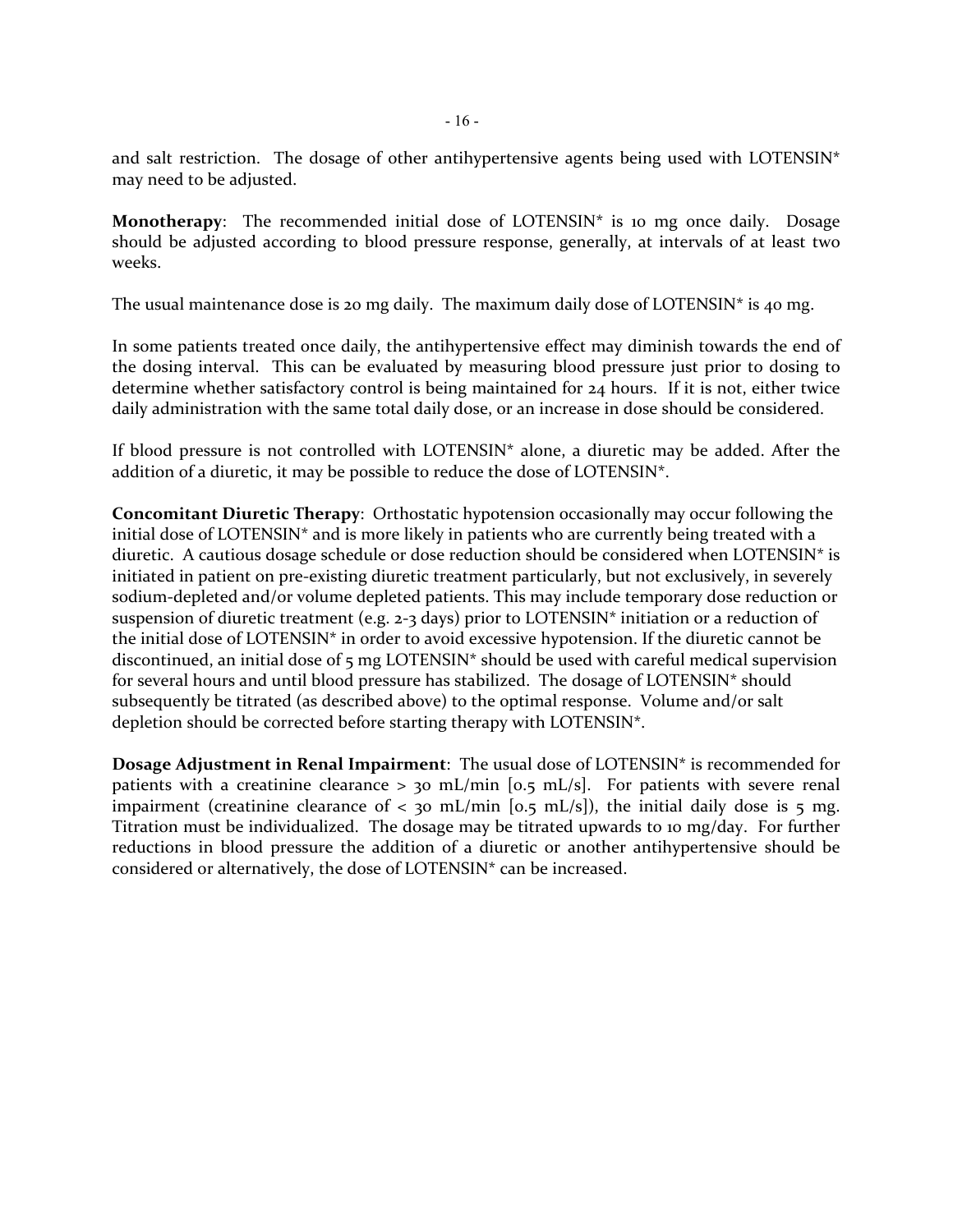### - 17 -

## **Pharmaceutical Information**

**Drug Substance** 



Benazepril Hydrochloride

| <b>Chemical Name:</b>     | $3-[(1-(Ethoxycarbonyl)-3-phenyl-(1S)-propyl)]$ amino]-2,3,4,5-<br>tetrahydro-2-oxo-1H-1-(3S)-benzazepine-1-acetic acid<br>monohydrochloride                                                 |
|---------------------------|----------------------------------------------------------------------------------------------------------------------------------------------------------------------------------------------|
| <b>Molecular Formula:</b> | $C_{24}H_{28}N_2O_5 \times HCl$                                                                                                                                                              |
| <b>Molecular Weight:</b>  | 460.96                                                                                                                                                                                       |
| Description:              | Practically odourless, white to off-white crystalline powder.                                                                                                                                |
| Solubility:               | Freely soluble in methanol and ethanol, soluble in water and<br>phosphate buffer ( $pH_7$ ), slightly soluble in dichloromethane and<br>ethyl acetate, practically insoluble in cyclohexane. |
| $p$ Ka:                   | $3.1$ and $5.3$ (when in water)                                                                                                                                                              |
| <b>Melting Point</b>      | $180.5 - 181.6$ °C.                                                                                                                                                                          |

### **Composition**

LOTENSIN<sup>\*</sup> 5 mg, 10 mg and 20 mg film-coated tablets also contain cellulose compounds, colloidal silicon dioxide, corn starch, hydrogenated castor oil, iron oxide, lactose, polyethylene glycol, crospovidone, talc and titanium dioxide.

### **Stability and Storage Recommendations**

Protect from heat (i.e., store at 15°C - 30°C) and humidity. LOTENSIN\* must be kept out of reach of children.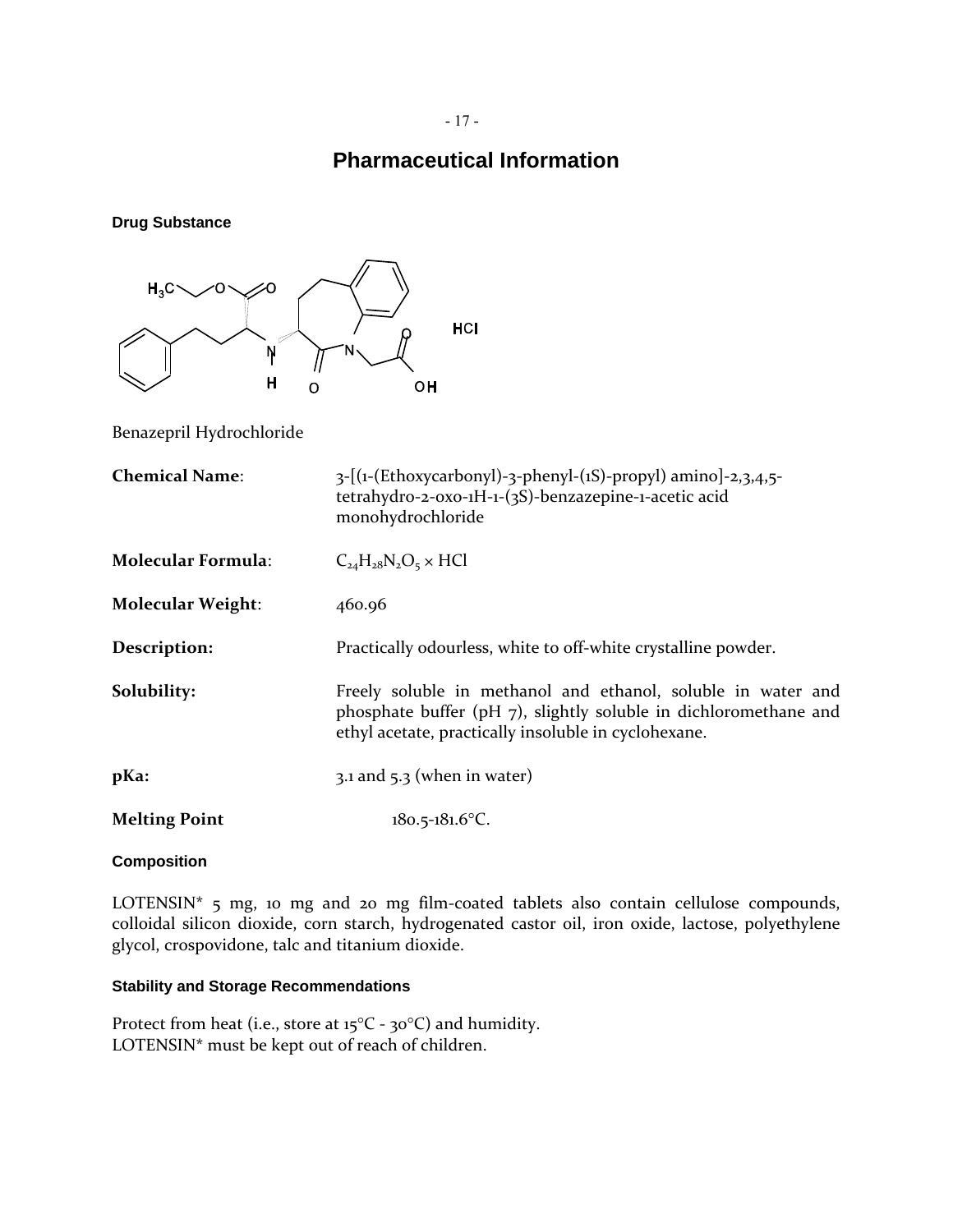## **Availability Of Dosage Forms**

### **PrLOTENSIN\* 5 mg Tablets**

Light yellow, ovaloid, slightly biconvex, film‐coated tablets. One side is imprinted **LV**, the other **CG** with a score on both sides.

Available in blister packages of 28 tablets.

## **PrLOTENSIN\* 10 mg Tablets**

Dark yellow, ovaloid, slightly biconvex, film-coated tablets. Fully bisected on both sides. One side is engraved **CG**, the other **HO**.

Available in blister packages of 28 tablets.

## **PrLOTENSIN\* 20 mg Tablets**

Light orange, round, slightly biconvex, film-coated tablets, with bevelled edges.

Available in blister packages of 28 tablets.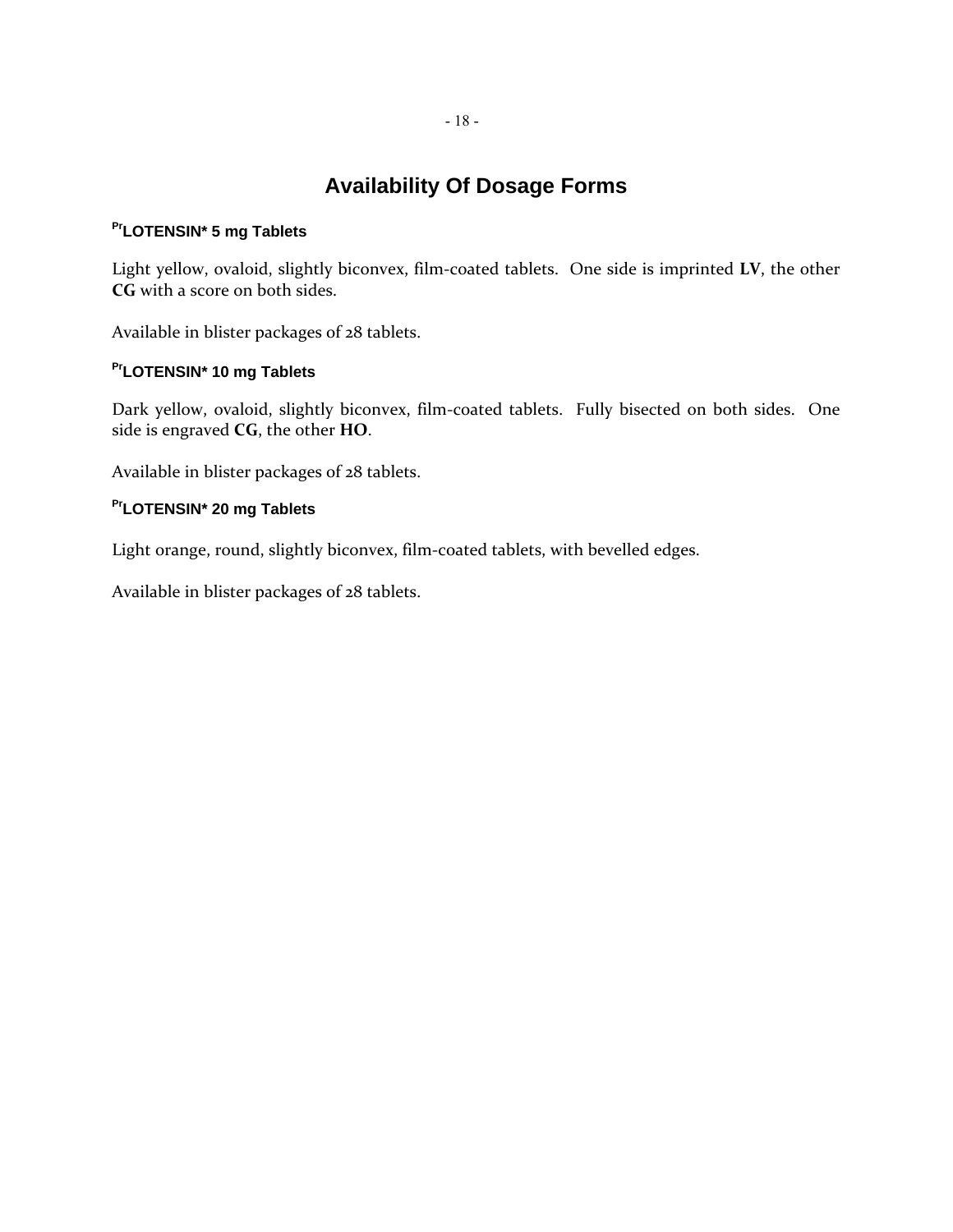## **Pharmacology**

Benazepril HCl exhibited antihypertensive activity in spontaneously hypertensive and renal hypertensive rats in oral doses ranging from 0.1 to 10 mg/kg. Antihypertensive efficacy was evident in renal hypertensive dogs receiving 3.0 mg/kg P.O. of benazepril HCl. In these rat and dog models, blood pressure reductions were detected as early as 1.5 to 2 hours after the first dose and activity persisted up to 24 hours after dosage. The antihypertensive efficacy gradually increased up to the second or third day of dosage when benazepril was given once daily. In the hypertensive rat studies, no tolerance to the antihypertensive action was evident with daily dosage continued up to 4 weeks. There was a gradual return to initial levels when treatment was discontinued.

In hemodynamic studies in dogs, blood pressure reduction was accompanied by a reduction in peripheral arterial resistance, with an increase in cardiac output and renal blood flow and little or no change in heart rate.

In spontaneous hypertensive rats, blood flow to various tissue beds (kidney, heart, and selected brain and gastrointestinal regions) was unaffected by benazepril.

Characterization of the ACE inhibitory activity of benazepril and benazeprilat was provided directly by studies with the isolated enzyme or tissues containing the enzyme. Indirect evidence of enzyme inhibition was provided by prevention of the effects of angiotensin I on contraction of isolated smooth muscle preparations and on pressor responses of rats and dogs.

In a study in dogs, benazepril was shown to potentiate the hypotensive effect of an injection of bradykinin, the degradation of which is catalyzed by ACE.

In animal studies, benazepril had no inhibitory effect on the vasopressor response to angiotensin II, and did not interfere with the hemodynamic effects of the autonomic neurotransmitters acetylcholine, epinephrine and norepinephrine.

Benazepril passes the blood‐brain barrier only to an extremely low extent, as evidenced by studies in rats with <sup>14</sup>C-labelled benazepril, in which the lowest concentration of radioactivity was found in the brain (0.14 mg/g compared to blood concentrations of  $3-4.5$  mg/g). Multiple doses of benazepril HCl resulted in relatively high concentrations for a short period of time in liver and excretory organs (renal and biliary excretion). No particular tissue affinity was observed except for a slight increase in concentration in the lung, due to slower elimination in that organ. Some placental passage occurred when the drug was administered to pregnant rats.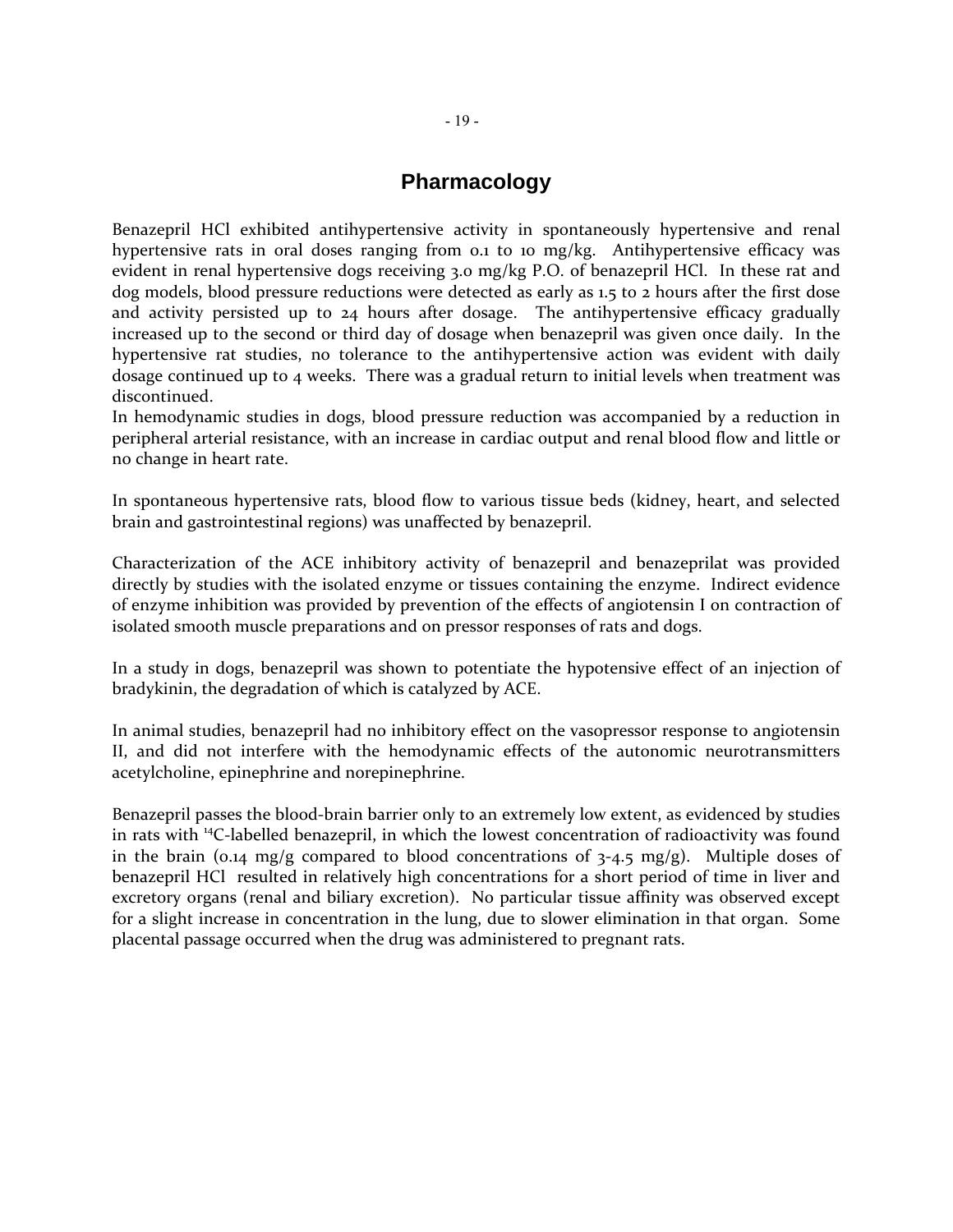## **Toxicology**

### **Acute Toxicity**

| Species | Route | Sex                                                       | $LD_{50}$ (mg/kg) |  |
|---------|-------|-----------------------------------------------------------|-------------------|--|
| Mouse   | P.O.  | 8<br>$\Omega$                                             | 3350-4019<br>3160 |  |
|         | I.V.  | 8<br>$\Omega$                                             | 562<br>537        |  |
|         | S.C.  | $\vec{\mathcal{S}}$<br>$\overline{P}$                     | > 3200<br>> 3600  |  |
| Rat     | P.O.  | ♂                                                         | > 5000            |  |
|         | I.V.  | $\mathcal{S}% _{CS}^{(n)}(\mathcal{S})$<br>$\overline{P}$ | 432<br>483        |  |
|         | S.C.  |                                                           | 3400<br>4200      |  |

Signs of toxicity in rodents include ptosis, reduced activity, exophthalmus, bradypnea, clonic spasms and dyspnea.

Intravenous doses of 2.5 mg/kg induced no adverse affects in the female beagle. Emesis and anorexia were noted in beagles given oral doses  $\geq$  250 mg/kg and  $\geq$  500 mg/kg respectively. One dog was found dead on the fifth day post-dose after daily signs of emesis, anorexia, nasal discharge and reduced activity.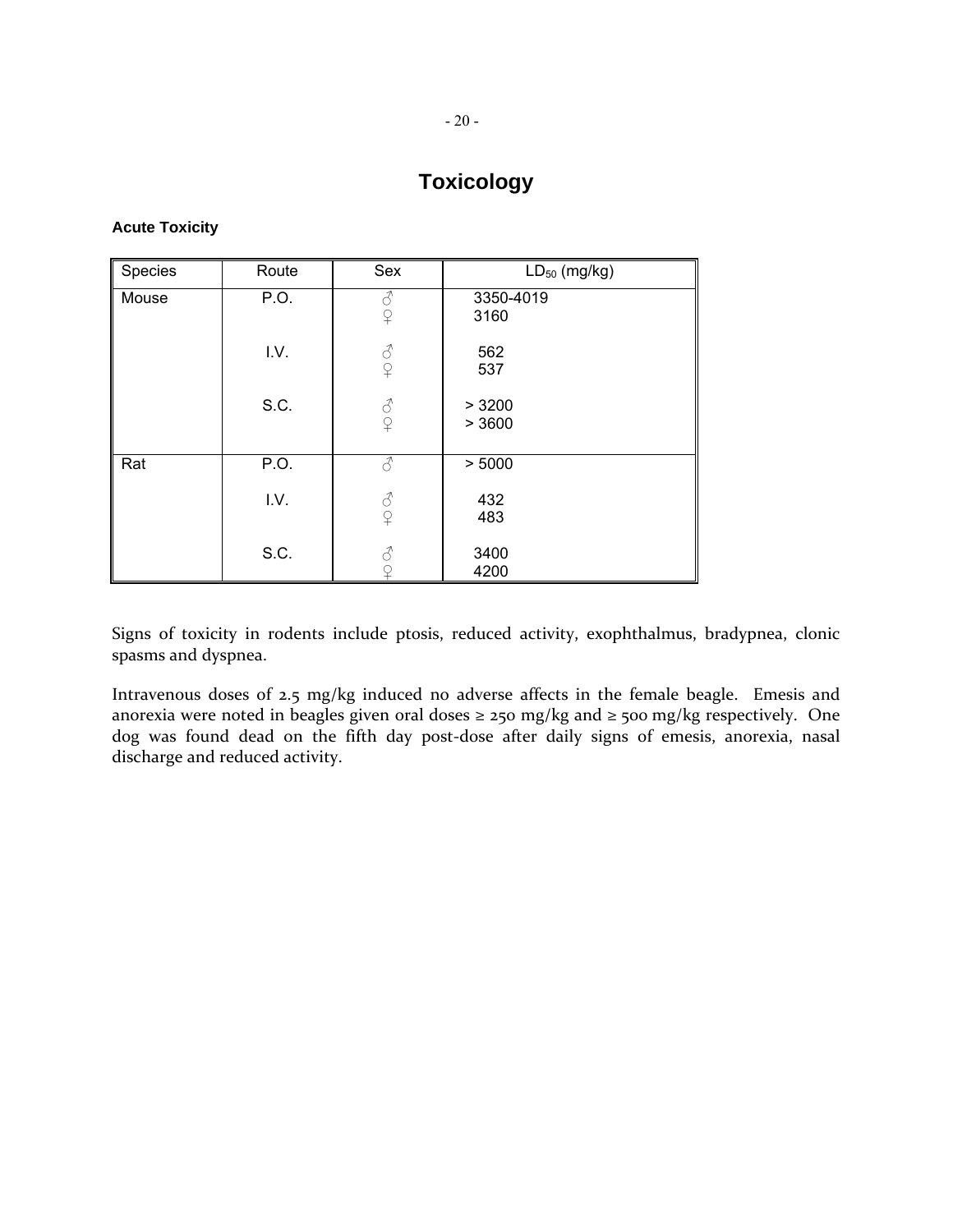## **Long-Term Toxicity Studies of Benazepril**

| <b>Species</b> | <b>Duration</b> | <b>Sex</b>    | Route             | <b>Daily doses</b>                                                            | <b>Results</b>                                                                                                                                                                                                                                                                                                                                                                                                                                                                                                                                                                                                                                                                                                                                                                                              |
|----------------|-----------------|---------------|-------------------|-------------------------------------------------------------------------------|-------------------------------------------------------------------------------------------------------------------------------------------------------------------------------------------------------------------------------------------------------------------------------------------------------------------------------------------------------------------------------------------------------------------------------------------------------------------------------------------------------------------------------------------------------------------------------------------------------------------------------------------------------------------------------------------------------------------------------------------------------------------------------------------------------------|
| Rat            | 13 wks          | $\sqrt[3]{8}$ | P.O.              | 0, 1, 10, 100,<br>1000 mg/kg                                                  | Salivation at high dose. $\downarrow$ food consumption &<br>body weight gain in $\delta$ ≥ 10 mg/kg, $\mathcal{Q}$ ≥ 100 mg/kg.<br>Urinary effects in $\delta$ ≥ 10 mg/kg. Anemia in high<br>dose $\beta$ + $\sqrt{2}$ . $\uparrow$ inorganic phosphorous in high<br>dose $\delta$ and $\Omega$ & $\uparrow$ BUN in high dose $\delta$ . $\uparrow$ K <sup>+</sup> in $\delta$<br>at doses $\geq 10$ mg/kg. $\downarrow$ total protein & albumin in<br>$\delta$ at doses $\geq 100$ mg/kg. $\downarrow$ absolute and relative<br>weights of liver, heart and thyroid in $\delta$ and $\uparrow$<br>relative kidney weights in $\varphi$ at doses ≥ 100 mg/kg.<br>↑ PAS & granules in JG-cells ≥ 10 mg/kg. Most<br>effects reversible after 5 weeks. No gross<br>changes attributed to treatment at autopsy. |
| Rat            | 6 months        | 8& ∂          | P.O.              | 0, 15, 50,<br>150 mg/kg                                                       | ↓ body weight gain in $\delta$ ≥ 50 mg/kg. ↑ BUN, $\downarrow$<br>ACE at doses ≥ 50 mg/kg. Organ weight effects<br>(heart & liver ↓; kidney ↑) at all dose levels. ↑<br>serum K <sup>+</sup> in 150 mg/kg $\Diamond$ . Focal tubular cortical<br>renal lesions in high dose $\delta$ & $\Omega$ .                                                                                                                                                                                                                                                                                                                                                                                                                                                                                                           |
| Rat            | 52 weeks        | $\sqrt{8}$    | Diet              | 0, 10, 50,<br>250 mg/kg                                                       | No compound related mortalities. Lerythroid<br>parameters $\geq 50$ mg/kg. $\uparrow$ in mean percent<br>reticulocytes in $\mathcal Q$ at 250 mg/kg. $\uparrow$ in mean serum<br>K <sup>+</sup> in $\delta$ at ≥ 50 mg/kg and Cl <sup>-</sup> in $\delta$ or $\Omega$ at ≥ 10<br>mg/kg. ↑BUN at ≥ 50 mg/kg. At all doses: ↓ food<br>consumption & body weight gain, JG-cell &<br>arteriolar hypertrophy, and $\downarrow$ senile nephropathy.<br>↓in mean absolute and/or relative heart weight. ↓<br>kidney and liver weights in all $\delta$ and high dose $\mathcal{Q}$ .<br>$\uparrow$ prostate weights in $\triangle$ at $\geq$ 50 mg/kg and thymus<br>at $\geq$ 250 mg/kg.                                                                                                                            |
| Dog            | 13 weeks        | 8& ∂          | P.O.<br>(gavage)  | 0, 1, 10, 30,<br>$100 \rightarrow 150$<br>mg/kg (dose<br>↑ on test day<br>50) | No mortalities and related compound effects only<br>at high dose. Emesis and anorexia. $\uparrow$ body<br>weight gain 3. ↑ SGPT, BUN, creatinine. ↓ heart<br>weights without ECG or microscopic changes. No<br>microscopic pathological changes.                                                                                                                                                                                                                                                                                                                                                                                                                                                                                                                                                            |
| Dog            | 12 months       | 8& ∂          | P.O.<br>(capsule) | 0, 15, 50,<br>150 mg/kg                                                       | No mortality and no clinical signs related to<br>compound. J food consumption & body weight<br>gain in $\delta \geq 50$ mg/kg. $\uparrow$ BUN and erythroid<br>parameters at some time points at $\geq$ 50 mg/kg. $\uparrow$<br>HR at $\geq$ 150 mg/kg. Splenic hemosiderosis and<br>slight renal cortical tubular basophilia and<br>interstitial inflammation at 150 mg/kg. JG and<br>arteriolar hypertrophy at all doses. All effects<br>showed reversibility after 1 month.                                                                                                                                                                                                                                                                                                                              |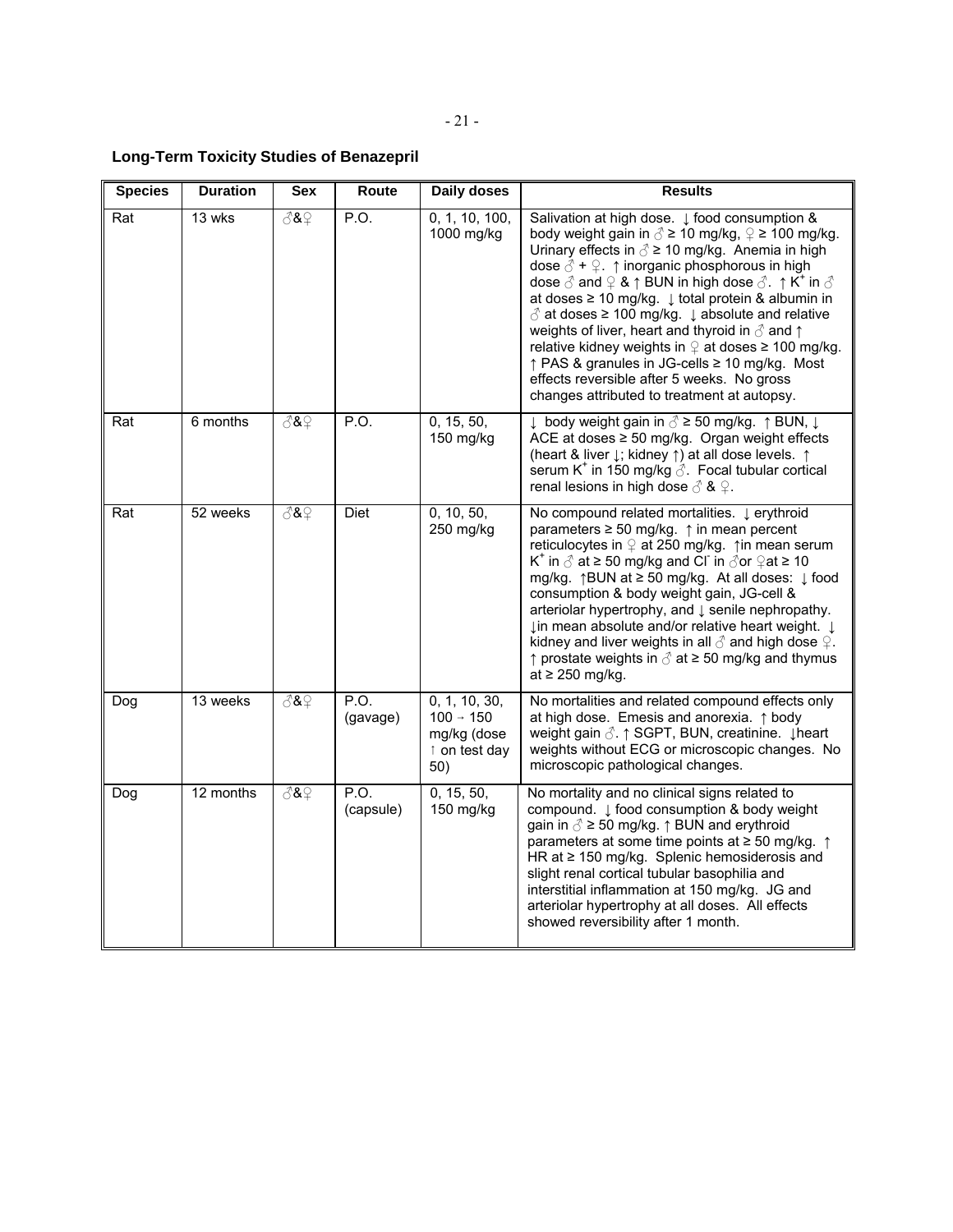### **Reproduction and Teratology Studies**

No adverse effects on reproductive performance were observed in male and female rats treated with 50 to 500 mg/kg/day of benazepril HCl during gestational days 6 through 15 or from 14 days premating to 21 days postpartum.

No direct embryotoxic, fetotoxic or teratogenic effects were seen in rats, mice or rabbits treated during gestational days 6 to 15 (mice and rats) or  $7$  to 19 (rabbits) with oral doses up to 500 mg/kg/day, 150 mg/kg/day and 5 mg/kg/day, respectively. Fetal effects consisted of developmental delays secondary to maternal toxicity (decreased food consumption and body weight). Postnatal growth of rat pups was reduced at maternal doses  $3250$  mg/kg/day. Maternal toxicity with mortality occurred in rabbits at doses of 0.1 mg/kg/day or more.

## **Carcinogenicity Studies**

No evidence of a tumorigenic effect was seen when benazepril HCl was administered for 104 weeks to rats at a dose of up to 150 mg/kg/day. No evidence of carcinogenicity was seen when benazepril was administered for up to 104 weeks to mice at the same dose.

### **Mutagenicity Studies**

Benazepril was not mutagenic when tested in the Ames microbial mutagen test with or without metabolic activation. The following genotoxicity studies with benazepril were negative: an *in vitro* test for forward mutations in cultured mammalian cells, a nucleus anomaly test, and a sister chromatid exchange study in chinese hamsters.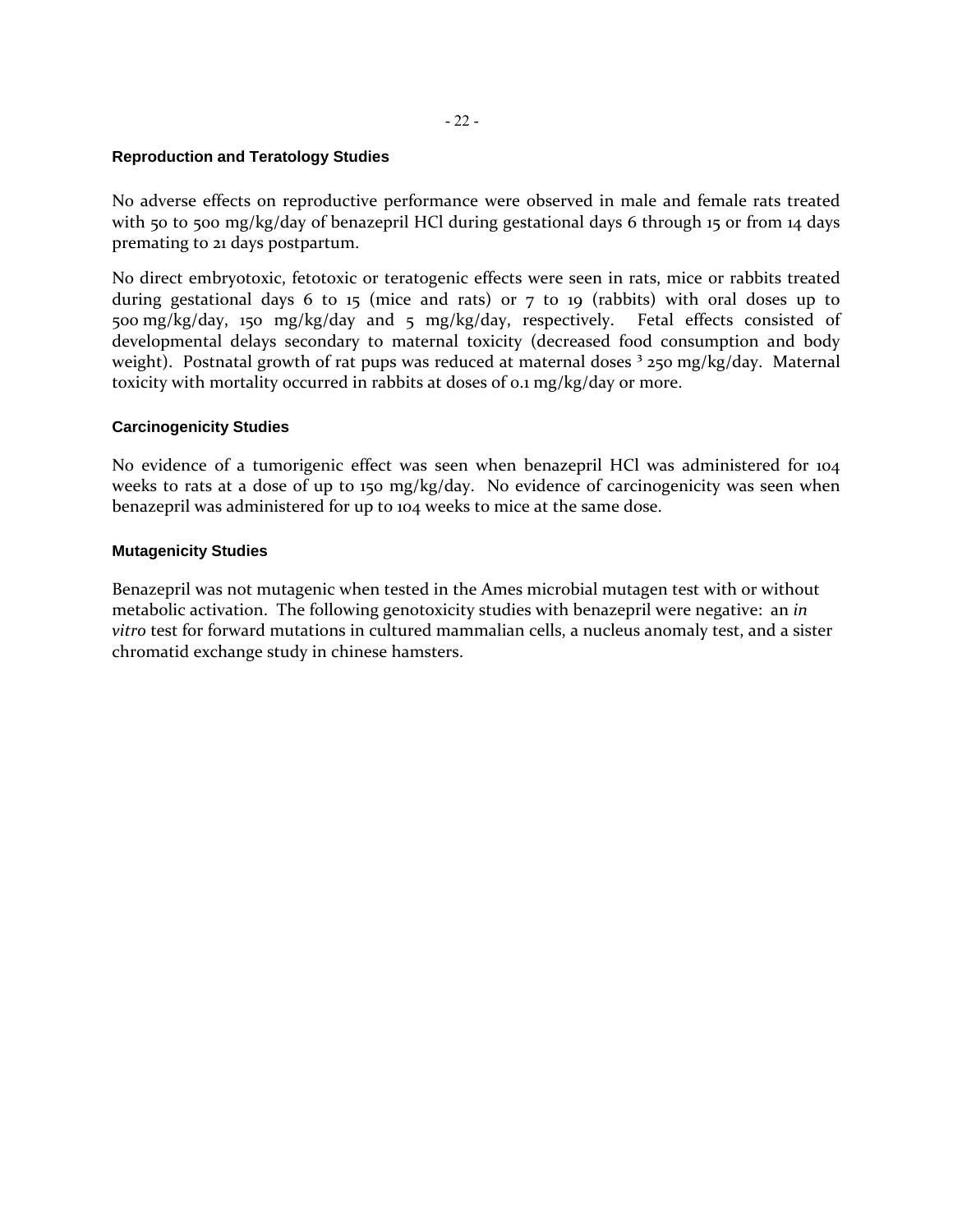### - 23 -

## **Bibliography**

FITZPATRICK MA, and JULIUS S.

Hemodynamic effects of angiotensin-converting enzyme inhibitors in essential hypertension: a review.

J Cardio Pharm 1985; 7: S35-S39

KAISER G, ACKERMANN R, BRECHBUEHLER S, and DIETERLE W. Pharmacokinetics and pharmacodynamics of the ACE inhibitor benazepril hydrochloride in the elderly. Eur J Clin Pharmacol 1990; 38: 379-385

KAISER G, ACKERMANN R, and SIOUFI A. Pharmacokinetics of a new angiotensin-converting enzyme inhibitor, benazepril hydrochloride, in special populations. Am Heart J 1989; 117 (3): 746-751

McFATE SMITH W, and GOMEZ HJ. The use of benazepril in hypertensive patients age 55 and over. Clin Cardiol 1991; 14 (8, Suppl IV): 79-82

NUSSBERGER J, DE GASPARO M, JUILLERAT L, GUYENNE TT, MOOSER V, WAEBER B, and BRUNNER HR. Rapid measurement of total and active renin: plasma concentrations during acute and sustained converting enzyme inhibition with CGS 14824A.

Clin Exp Hypertens [A] 1987; 9 (8/9): 1353-1366

WAEBER G, FASANELLA D'AMORE T, NUSSBERGER J, WAEBER B, and BRUNNER HR. Effect on blood pressure and the renin-angiotensin system of repeated doses of the converting enzyme inhibitor CGS 14824A. Eur J Clin Pharmacol 1987; 31 (6): 643-646

WHALEN JJ. Definition of the effective dose of the converting-enzyme inhibitor benazepril. Am Heart J 1989; 117 (3): 728-734

YAMAMOTO S, TAKEMORI E, HASEGAWA Y, KURODA K, NAKAO K, INUKAI T, SAKONJYO H, NISHIMURA T, and NISHIMORI T.

General pharmacology of the novel angiotensin converting enzyme inhibitor benazepril hydrochloride. Effects on cardiovascular, visceral and renal functions and on hemodynamics. Arzneimittelforschung 1991; 41 (9): 913-923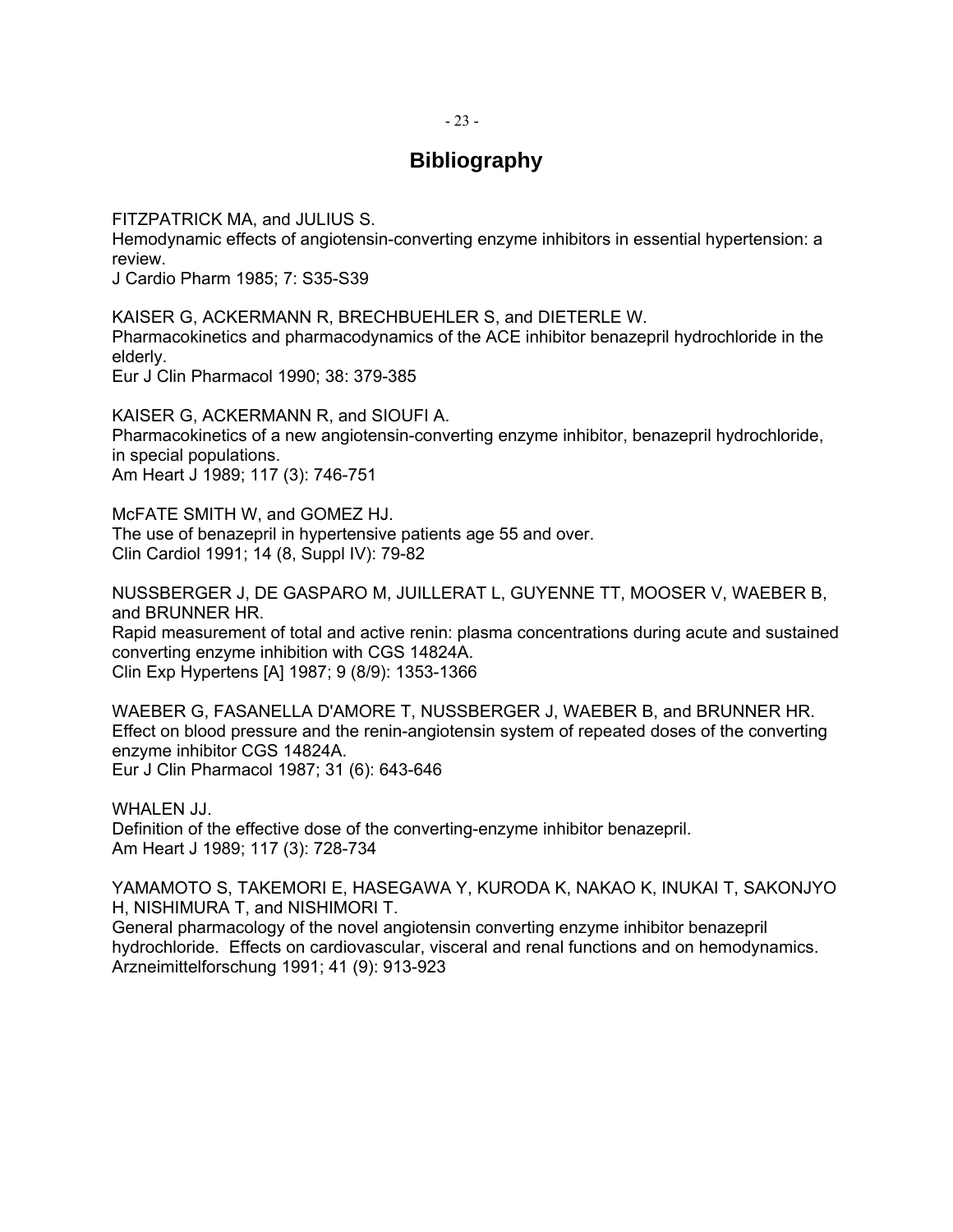#### **Part III : CONSUMER INFORMATION**

### Pr**LOTENSIN\* benapepril hydrochlororide**

**This leaflet is part III of a three-part "Product Monograph" published when LOTENSIN\* was approved for sale in Canada and is designed specifically for Consumers. This leaflet is a summary and will not tell you everything about LOTENSIN\*. Contact your doctor or pharmacist if you have any questions about the drug.** 

### **ABOUT THIS MEDICATION**

#### **What the medication is used for:**

LOTENSIN\* is a medication that helps lower high blood pressure (hypertension).

High blood pressure increases the workload of the heart and arteries. If this condition continues for a long time, damage to the blood vessels of the brain, heart, and kidneys can occur, and may eventually result in a stroke, heart failure or kidney failure. High blood pressure also increases the risk of heart attacks. Reducing your blood pressure decreases your risk of developing these illnesses.

#### **What it does:**

LOTENSIN\* belongs to a class of drugs known as Angiotensin **C**onverting **E**nzyme (ACE) inhibitors. LOTENSIN\* helps to control high blood pressure by preventing your body from producing a substance (angiotensin) that increases blood pressure.

#### **When it should not be used:**

You should not take LOTENSIN\* if:

- you are allergic (hypersensitive) to LOTENSIN\* or any of the other nonmedicinal ingredients of LOTENSIN\* listed in this leaflet.
- you experienced a severe allergic reaction called angioedema (swelling of the face, lips, tongue, or throat, or had sudden difficulty breathing or swallowing) while taking an ACE inhibitor or any other medication, including medications for blood pressure
- you have been diagnosed with hereditary angioedema or idiopathic angioedema (angioedema of unknown cause).
- you are pregnant or plan to become pregnant.
- If you have severe lactose intolerance. LOTENSIN\* contains lactose (milk sugar).

LOTENSIN\* is not recommended for use in patients under 18 years of age.

### **What the medicinal ingredient is:**

Benazepril hydrochloride.

#### **What the nonmedicinal ingredients are:**

Cellulose compounds, colloidal silicon dioxide, corn starch, crospovidone, hydrogenated castor oil, iron oxide, lactose, polyethylene glycol, talc and titanium dioxide.

#### **What dosage forms it comes in:**

Film-coated tablets 5 mg, 10 mg and 20 mg.

### **WARNINGS AND PRECAUTIONS**

#### **Serious Warnings and Precautions**

**LOTENSIN\*** should not be used during pregnancy. If you discover that you are pregnant while taking **LOTENSIN\***, stop the medication and please contact your physician as soon as possible.

#### **BEFORE you use LOTENSIN\* talk to your doctor or pharmacist if:**

- you have liver disease, serious kidney disease, heart or vascular disease;
- you have a heart valve disorder.
- you are on a salt restricted diet;
- you are already taking another medicine to lower blood pressure;
- you are about to have an operation (including dental surgery) or emergency treatment;
- you are suffering from vomiting or diarrhea or excessive sweating;
- you are about to receive Hymenoptera venom treatment (a venom used to test or treat allergy to insect stings);
- you are about to have, or are having, dialysis;
- you are treated for hyperkalaemia (too much potassium in the blood);
- you have diabetes. LOTENSIN\* can lower your blood sugar levels when taken with your diabetes medicine. Frequent blood glucose monitoring is recommended;
- you have a collagen vascular diseases **(**diverse group of diseases in which the body reacts against its own tissues, often causing joint pain and inflammation)**,** such as systemic lupus erythematosus or scleroderma;
- you are breast-feeding, LOTENSIN\* passes into the breast milk;
- if you have severe lactose intolerance, LOTENSIN\* contains lactose (milk sugar).

If you experience any allergic reaction with symptoms such as swelling mainly of the face and throat (angioedema), **stop taking LOTENSIN\* and contact your doctor straight away.** 

Do not use salt substitutes containing potassium to flavour food without first consulting your doctor.

Taking **LOTENSIN\*** during pregnancy can cause injury and even death to your baby. This medicine should not be used during pregnancy. If you become pregnant while taking **LOTENSIN\***, stop the medication and report to your doctor as soon as possible.

Ask your doctor or pharmacist for advice before taking any medicine.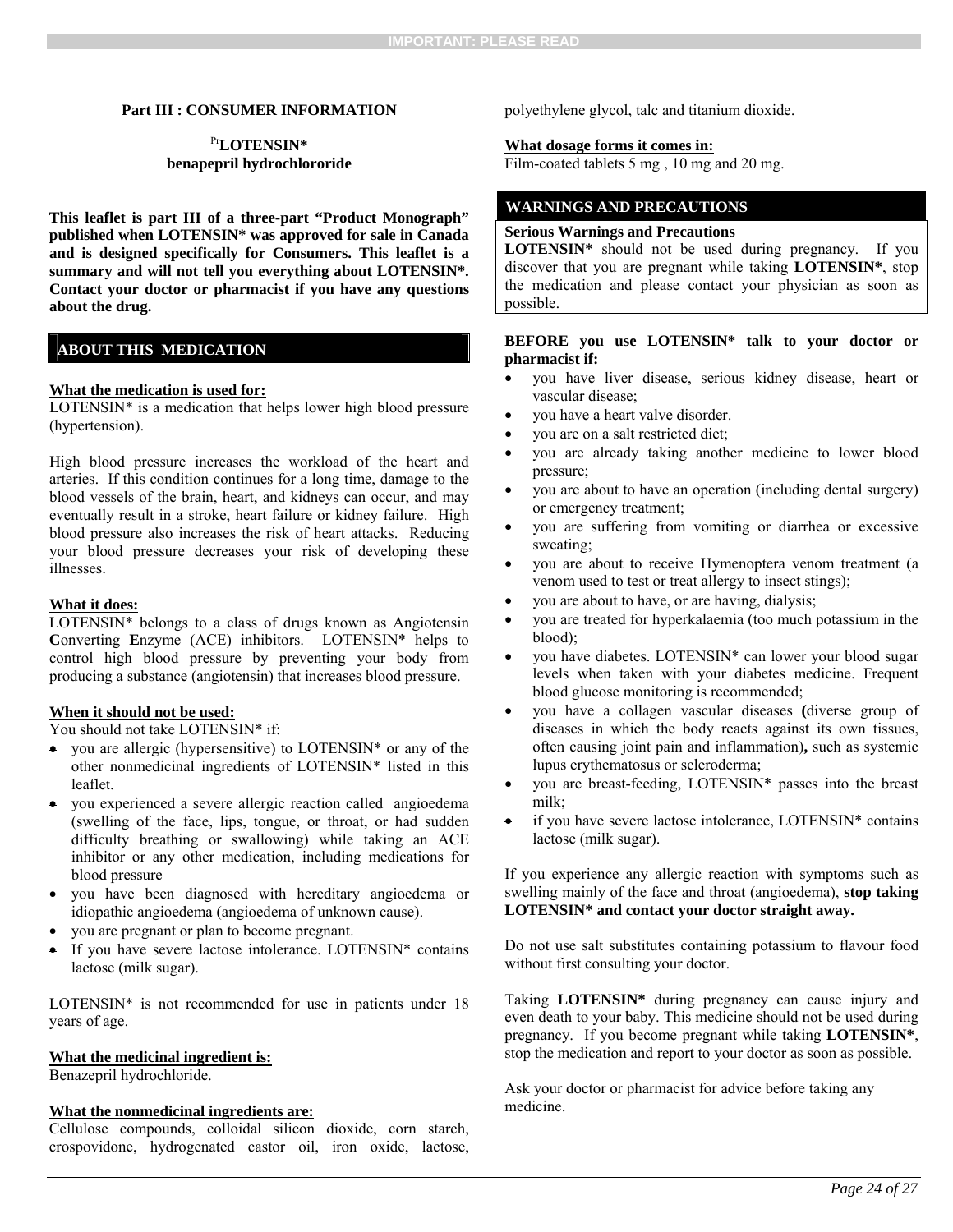Make sure you know how you react to LOTENSIN before you drive, use machines or do other tasks that require you to be alert.

### **INTERACTIONS WITH THIS MEDICATION**

**Tell your doctor or pharmacist** about any medicines you are taking or have recently taken, including prescription medications (the ones your doctor writes for you) and over-the-counter medications (the ones you buy in the drugstore, like cold or allergy medicines), or natural health products (herbal medicines).

### **Drugs that may interact with LOTENSIN\* include:**

- medicines used to lower blood pressure, especially diuretics (water pills);
- lithium, a medicine used to treat some psychological conditions;
- potassium-containing medicines, potassium supplements or salt substitutes containing potassium;
- cyclosporine, an immunosuppressant medicine used in transplanted patients to reduce the risk of organ rejection;
- heparin, an anticoagulant medicine used to prevent or treat blood clots;
- indomethacin and other non-steroidal anti-inflammatory agents, medicines used to relieve pain and inflammation;
- insulin or oral antidiabetics, medicines that help a person with diabetes to control their level of glucose (sugar) in the blood;
- erythropoietin, a medicine used to regulate the production of red blood cells;
- gold for the treatment of rheumatoid arthritis;

 probenecid, a medicine used to treat gout and hyperuricemia; Avoid alcohol until you have discussed the matter with your doctor. Alcohol may make blood pressure fall more and/or increase the possibility of dizziness or fainting.

### **PROPER USE OF THIS MEDICATION**

Remember that this medicine does not cure your high blood pressure; it only may help to control it. Therefore, if you want to lower your blood pressure and keep it down, you must continue to take LOTENSIN\* as directed.

Patients who have high blood pressure often do not notice any signs or symptoms of this condition. Indeed, many may feel quite normal for a long time. So even though you are feeling well, your health may be getting worse. This makes it all the more important for you to continue your treatment program and to keep your appointments with your doctor.

### **Usual dose:**

The usual recommended initial dose is 10 mg a day. The usual maintenance dose is 20 mg a day. The maximum dose is 40 mg a day. Always follow your doctor's instructions because the dose of LOTENSIN should be individualized.

In general, treatment is started with the smallest dose and the dosage is then increased gradually. Your doctor will prescribe the lowest possible dose for your needs, to be taken once or twice a

day. Your doctor will tell you exactly how many tablets of LOTENSIN\* to take. Depending on how you respond to the treatment, your doctor may suggest a higher or lower dose. Do not exceed the recommended dose. Never change the dose unless told to do so.

You can take your LOTENSIN\* before, during or after a meal since food will not decrease its effectiveness. Swallow your tablet with a glass of water. To help you to remember to take your medicine, try to take it at the same time each day.

This is a long-term treatment, possibly lasting for months or years. Your doctor will regularly monitor your condition to check that the treatment is having the desired effect.

### **Overdose:**

In case of drug overdose, contact a health care practitioner, hospital emergency department or regional Poison Control Centre immediately, even if there are no symptoms.

### **Missed Dose:**

If you miss a dose of this medicine, take the missed dose as soon as possible. If it is almost time for your next dose, skip the missed dose and then take the next one at the usual time. Do not take a double dose on the next day to make up for the forgotten tablet(s).

### **SIDE EFFECTS AND WHAT TO DO ABOUT THEM**

Like all medicines, LOTENSIN\* may cause unwanted side effects in some people. The following side effects have been reported with patients taking LOTENSIN\*:

- cough (dry, non-productive, mainly at night, continuing);
- pharyngitis sore throat and throat irritation (possible signs of upper respiratory tract infections);
- headache:
- itching, increased sensitivity of the skin to sun, flushing;
- diarrhea, constipation, vomiting, nausea, stomach upset ;
- numbness or tingling in the hands, feet or lips;
- abnormal kidney function blood test results, increased frequency of urination;
- ringing in the ears;
- loss of taste;
- erectile dysfunction;

Your doctor should take blood tests before starting LOTENSIN\*. They will monitor the number of infection fighting white blood cells. Your doctor should continue to monitor your blood for as long as you are being treated.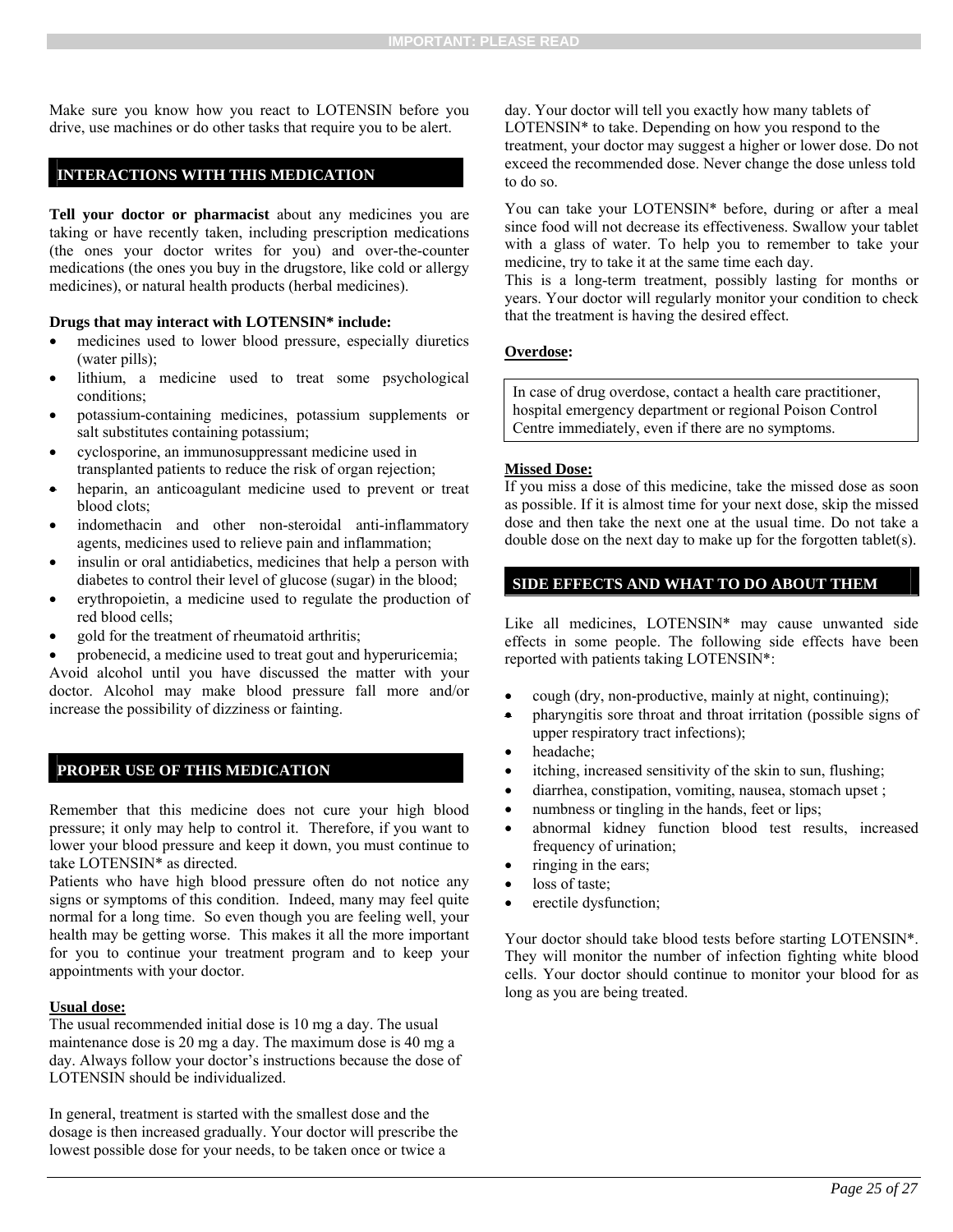### **SERIOUS SIDE EFFECTS, HOW OFTEN THEY HAPPEN AND WHAT TO DO ABOUT THEM**

| Symptom / effect |                                                                                                                                                                                                        | Talk<br>with<br>your<br>doctor<br>or<br>pharmacist |                    | <b>Stop taking</b><br>drug<br>and<br>seek      |
|------------------|--------------------------------------------------------------------------------------------------------------------------------------------------------------------------------------------------------|----------------------------------------------------|--------------------|------------------------------------------------|
|                  |                                                                                                                                                                                                        | Only if<br>severe                                  | In<br>all<br>cases | immediate<br>emergency<br>medical<br>attention |
| Common           | Hyperkalemia:<br>High potassium<br>in the blood<br>which may<br>cause muscle<br>weakness and<br>heart problems                                                                                         |                                                    |                    |                                                |
| Rare             | Angioedema:<br>Swelling of the<br>face, eyes, lips<br>or tongue, arms<br>or legs, or<br>trouble<br>swallowing or<br>breathing                                                                          |                                                    |                    |                                                |
|                  | <b>Heart</b><br>Disorder:<br>Sudden and<br>oppressive chest<br>pain, irregular<br>heart beat, fast<br>heartbeat,<br>shortness of<br>breath                                                             |                                                    |                    |                                                |
|                  | Rash, red skin,<br>blistering of the<br>lips, eyes or<br>mouth, skin<br>peeling, fever                                                                                                                 |                                                    |                    |                                                |
|                  | <b>Inflamed</b><br><b>Pancreas:</b><br>Abdominal pain<br>with nausea,<br>vomiting, fever                                                                                                               |                                                    |                    |                                                |
|                  | Liver<br>Disorder:<br>Yellow skin and<br>eyes, fever,<br>generally<br>unwell, muscle<br>pain, rash,<br>itching,<br>abdominal pain,<br>nausea,<br>vomiting, loss<br>of appetite, dark<br>coloured urine |                                                    |                    |                                                |
|                  | <b>Kidney</b><br>Disorder:<br>Severely<br>decreased urine<br>output                                                                                                                                    |                                                    |                    |                                                |

### **SERIOUS SIDE EFFECTS, HOW OFTEN THEY HAPPEN AND WHAT TO DO ABOUT THEM**

|           |                                                                                                                                           | Talk with<br>your<br>doctor<br>or<br>pharmacist |  |  |
|-----------|-------------------------------------------------------------------------------------------------------------------------------------------|-------------------------------------------------|--|--|
|           | Low Level of<br><b>Red Blood</b><br>Cells: Pale skin,<br>tiredness,<br>breathlessness,<br>dark urine                                      |                                                 |  |  |
|           | Low Level of<br><b>Blood</b><br><b>Platelets:</b><br>Spontaneous<br>bleeding or<br>bruising                                               |                                                 |  |  |
|           | <b>Low Blood</b><br><b>Pressure:</b><br>Dizziness on<br>standing<br>up, light-<br>headedness,<br>fainting                                 |                                                 |  |  |
|           | Myalgia:<br>Joint Pain,<br>muscle Pain                                                                                                    |                                                 |  |  |
|           | Hypoglycemia:<br>Low blood<br>sugars in<br>diabetic patients                                                                              |                                                 |  |  |
| Very rare | <b>Infection</b><br>caused by<br>decrease in<br>white blood<br>cells (sore<br>throat, fever)                                              |                                                 |  |  |
|           | <b>Impaired</b><br>vision: Blurred<br>vision,<br>temporary loss<br>of vision, seeing<br>in a distorted<br>manner.<br>diminished<br>vision |                                                 |  |  |